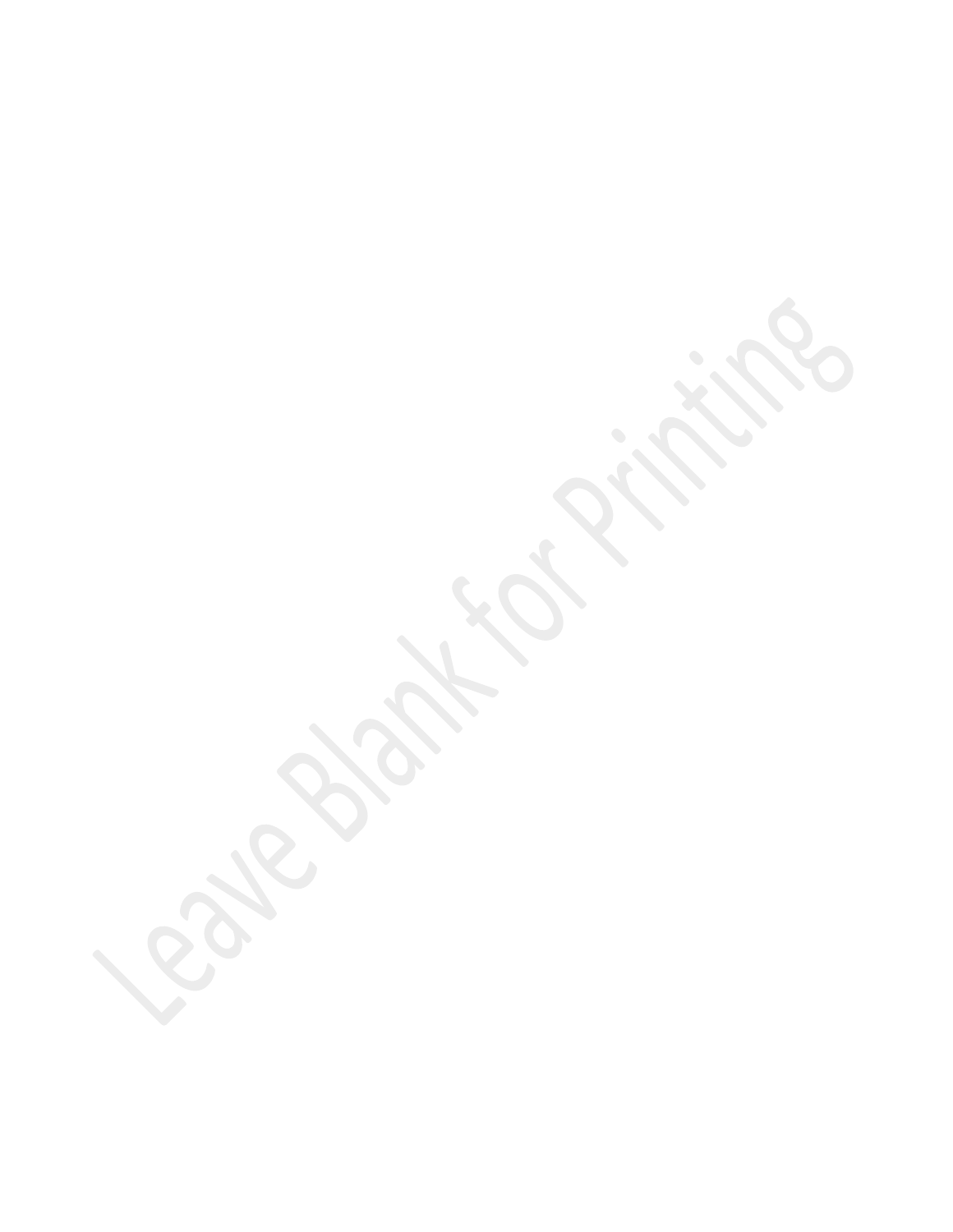

Dignity Health Northridge Hospital Medical Center

# **Emergency Operations Plan**

Release Date: March 1, 2019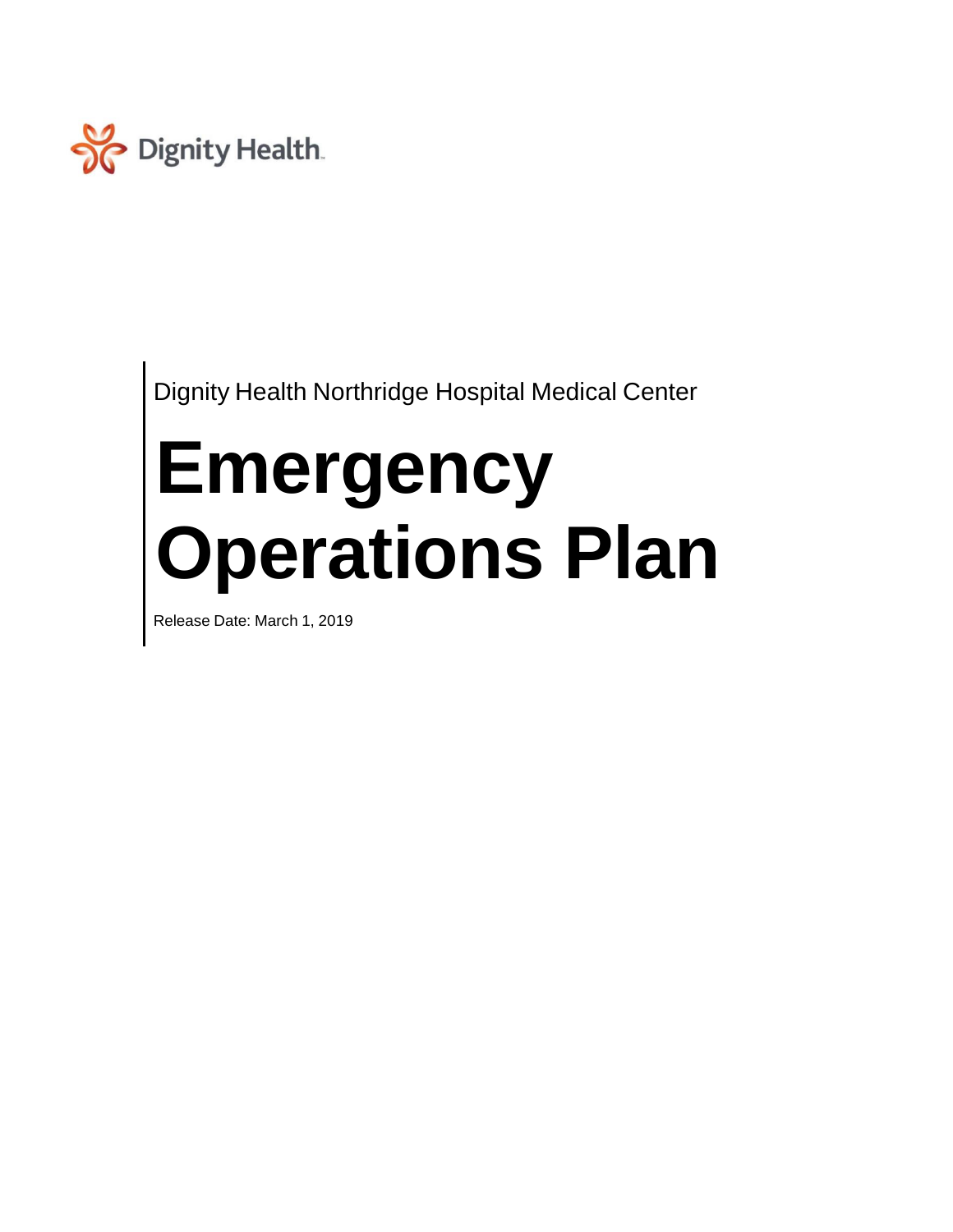

## **TABLE OF CONTENTS**

| Adoption of National Incident Management System (NIMS) and Hospital Incident Command |
|--------------------------------------------------------------------------------------|
|                                                                                      |
|                                                                                      |
|                                                                                      |
|                                                                                      |
|                                                                                      |
|                                                                                      |
|                                                                                      |
|                                                                                      |
|                                                                                      |
|                                                                                      |
|                                                                                      |
|                                                                                      |
|                                                                                      |
|                                                                                      |
|                                                                                      |
|                                                                                      |
|                                                                                      |
|                                                                                      |
|                                                                                      |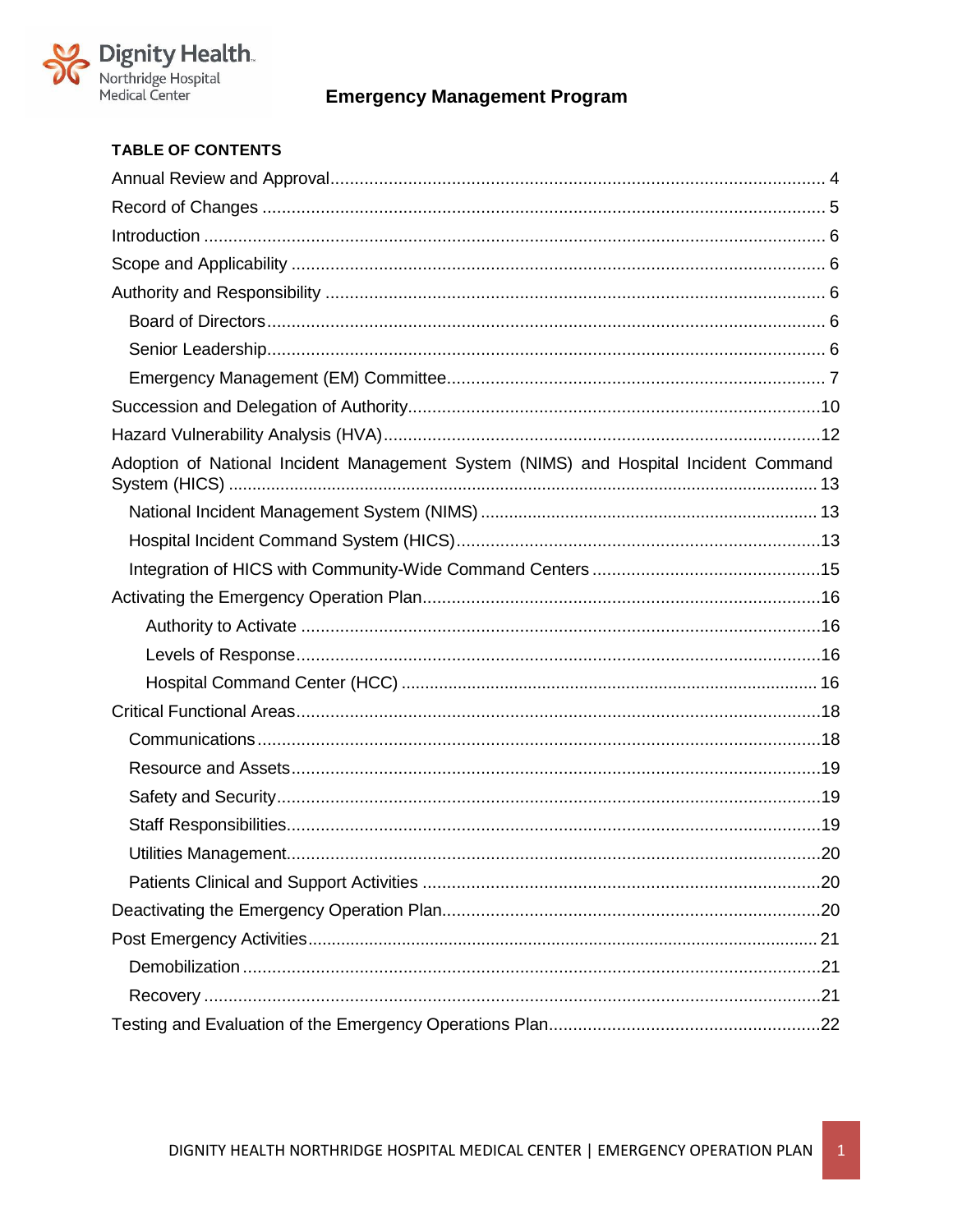

## **EOP ATTACHMENTS**

Attachment 1 – Accreditation Crosswalk Attachment 2 – Hazard Vulnerability Analysis (HVA) Attachment 3 – Four Phase Planning Activities

## **EOP FUNCTIONAL ANNEXES**

EMP Policy #87926.700.1: Annex 1 – Communication Plan EMP Policy #87926.700.2: Annex 2 – Resources and Assets Plan EMP Policy #87926.700.3: Annex 3 – Safety and Security Plan EMP Policy #87926.700.4: Annex 4 – Staff Roles and Responsibilities Plan EMP Policy #87926.700.5: Annex 5 – Utility Management Plan EMP Policy #87926.700.6: Annex 6 – Patient Clinical and Support Activities Plan

## **EOP APPENDICES – ADDITIONAL DIGNITY HEALTH POLICIES & PROCEDURES**

Dignity Health Corporate Support Plan

Dignity Health Corporate Administrative Policy and Procedure #140.2.038: Hospital Incident Command System (HICS) and National Incident Management System (NIMS) Training

## **EOP APPENDICIES – ADDITIONAL NHMC EMERGENCY MANAGEMENT PROGRAM POLICIES & PROCEDURES**

1135 Waiver: EMP Policy #87926.504 Active Shooter: EMP Policy #87926.808 Alternate Treatment Sites Tent Use: EMP Policy #87926.801 Animal Shelter During a Disaster: EMP Policy #87926.807 Biological Terrorism Management Plan: EMP Policy #87926.803 Chemical Exposure Management Plan: EMP Policy #87926.806 Decontamination Team Medical Screening: EMP Policy #87926.809 Disaster Staffing & Credentialing: EMP Policy #87926.701 Downtime Plan, Cerner and MedSeries 4: ASM Policy #1006 Earthquake Plan: EMP Policy #87926.811 Ebola Plan: EMP Policy #87926.703 Emerging Infectious Disease Plan: EMP Policy #87926.812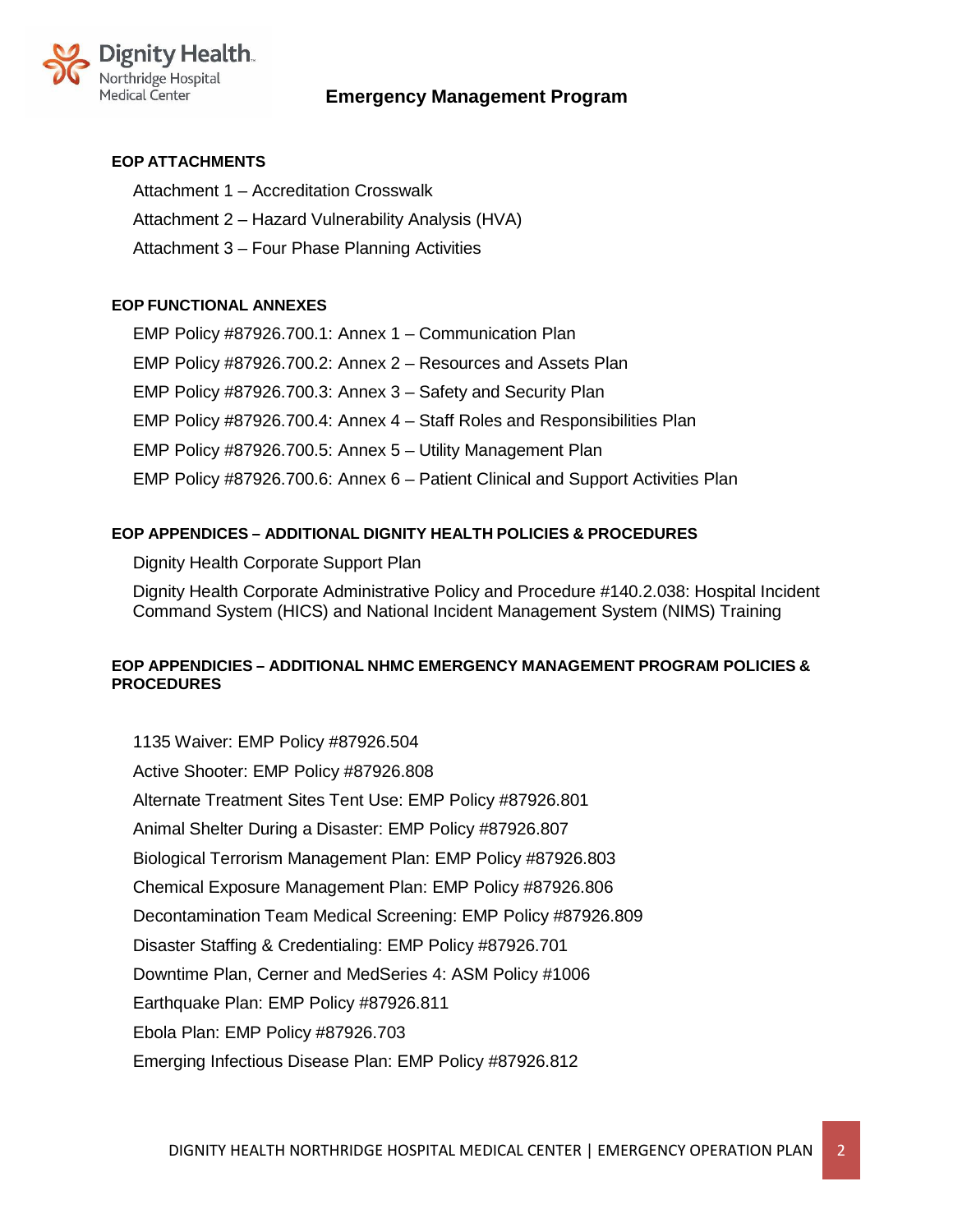

Evacuation Plan: EMP Policy #87926.500 Family Information Center: EMP Policy #87926.506 Flood Emergency Response Plan: EMP Policy #87926.802 Mass Fatality Plan: EMP Policy #87926.501 Mass Prophylaxis Plan: EMP Policy #87926.704 Pandemic Influenza Plan: EMP Policy #87926.804 Patient Decontamination Plan: EMP Policy #87926.507 Radiological Exposure Management Plan: EMP Policy #87926.805 Respiratory Protection for Mass Casualty Decontamination: EMP Policy #87926.810 Shelter-In-Place: EMP Policy #87926.502 Staff and Family Support Plan: EMP Policy #87926.702 Surge Plan, Adult: EMP Policy #87926.503 Surge Plan, Pediatric: EMP Policy #87926.505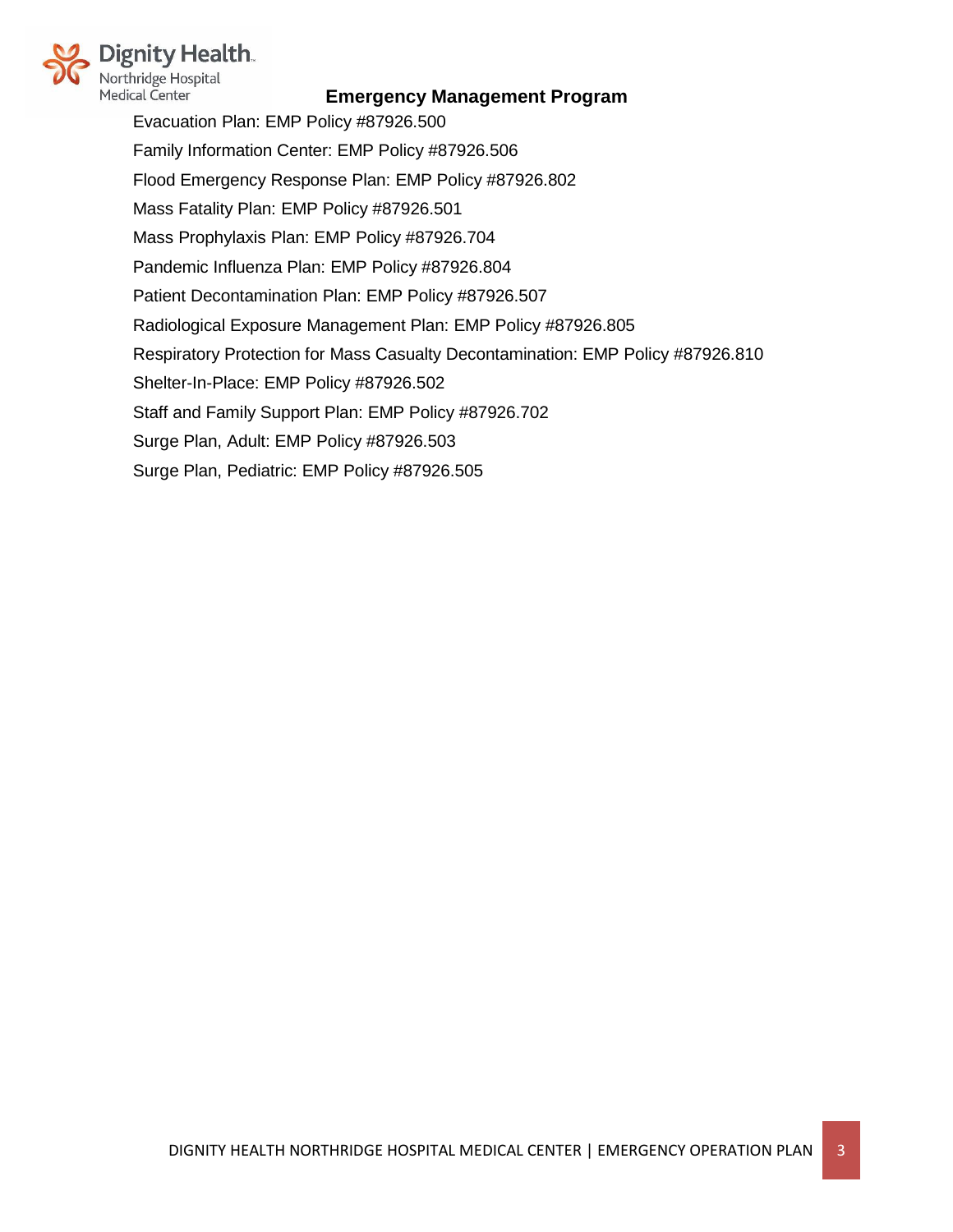

Annual Review and Approval

Dignity Health Northridge Hospital Medical Center Emergency Operation Plan

<span id="page-6-0"></span>The Emergency Operation Plan including supporting annexes and appendices have been submitted for review to organization leaders in compliance with Joint Commission (TJC) standards and Center for Medicare & Medicaid Services (CMS).

Date reviewed and approved by Emergency Management (EM) Committee:

Date reviewed and approved by Hospital President:

As a result of this annual review the following recommendation is made:

Approve EOP and supporting documents with no changes as noted on the Record of Changes page

Approve EOP and supporting documents with the changes noted on the Record of Change page

Submitted to: Environment of Care Committee (EOC) on Date:

EOC has received the EOP from the Emergency Management Committee and concurs with the recommendations of that committee and will forward to the following committees:

- Quality Committee
- Medical Executive Committee

Date Reviewed and approved by the Quality Committee:

Date Reviewed and approved by the Medical Executive Committee: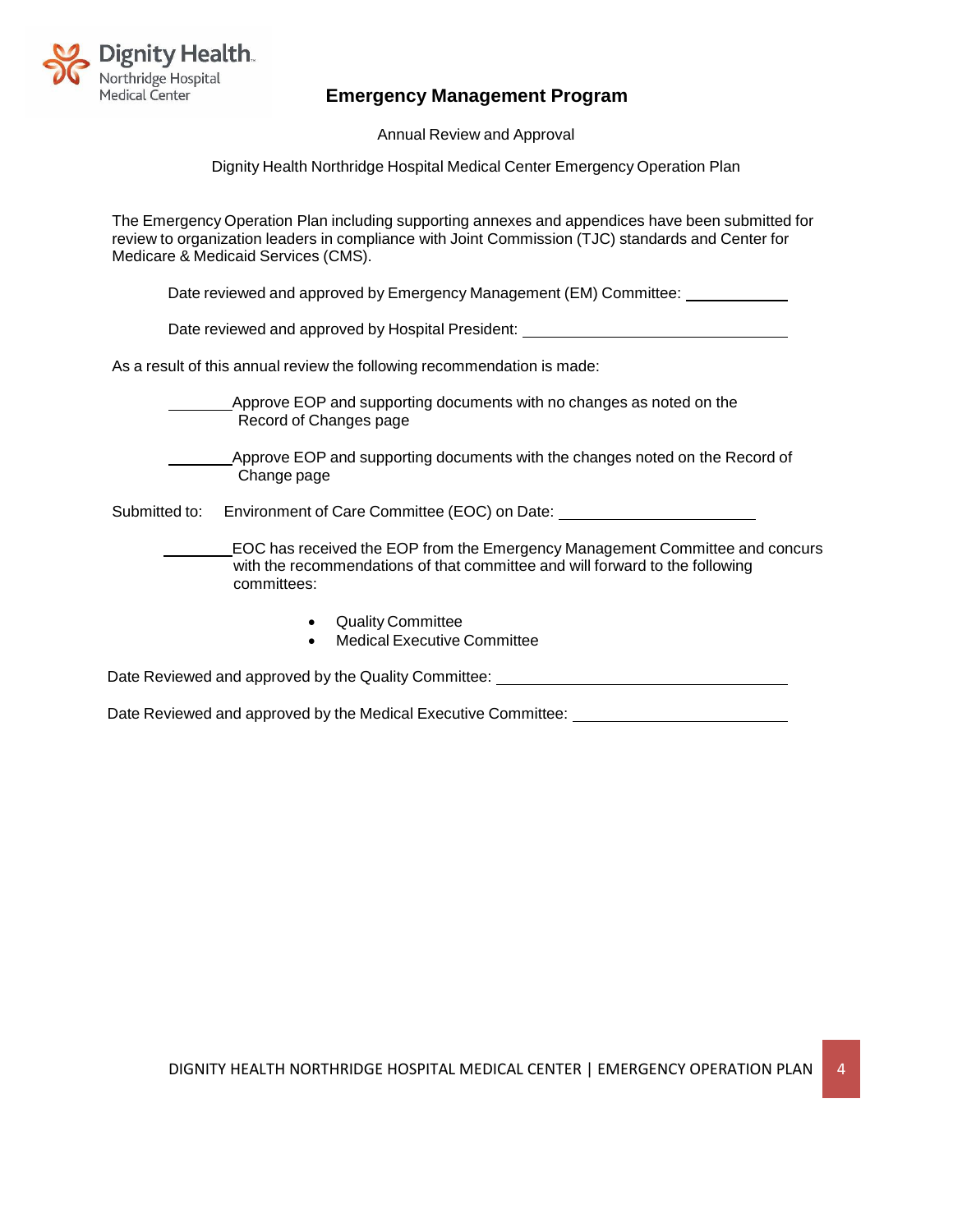

# **RECORD OF CHANGES**

<span id="page-7-0"></span>

| Change #       | <b>Date</b>   | <b>Part Affected</b>                                                          | <b>Date Posted</b> | <b>Who Posted</b> |
|----------------|---------------|-------------------------------------------------------------------------------|--------------------|-------------------|
| 1              | $2 - 21 - 19$ | <b>Previous Dignity Health</b><br>EOP replaced with new<br>Dignity Health EOP | $3 - 1 - 19$       | S. Shamban        |
| $\overline{2}$ | $2 - 21 - 19$ | Succession Plan updated                                                       | $3 - 1 - 19$       | S. Shamban        |
| 3              | $2 - 21 - 19$ | <b>Communication Modes</b><br>updated                                         | $3 - 1 - 19$       | S. Shamban        |
| 4              | $9 - 24 - 19$ | New section created.<br>Information on the 1135<br>Waiver added               | $9 - 24 - 19$      | S. Shamban        |
| 5              | $9 - 24 - 19$ | Scope - PHP license /<br>address added                                        | $9 - 24 - 19$      | S. Shamban        |
| 6              | $9 - 24 - 19$ | <b>EM Responsibility Authority</b><br>Statement updated                       | $9 - 24 - 19$      | S. Shamban        |
| $\overline{7}$ | $9 - 24 - 19$ | Letter of Appointment for<br><b>Emergency Management</b><br>Oversight added   | $9 - 24 - 19$      | S. Shamban        |
|                |               |                                                                               |                    |                   |
|                |               |                                                                               |                    |                   |
|                |               |                                                                               |                    |                   |
|                |               |                                                                               |                    |                   |
|                |               |                                                                               |                    |                   |
|                |               |                                                                               |                    |                   |
|                |               |                                                                               |                    |                   |
|                |               |                                                                               |                    |                   |

DIGNITY HEALTH NORTHRIDGE HOSPITAL MEDICAL CENTER | EMERGENCY OPERATION PLAN | 5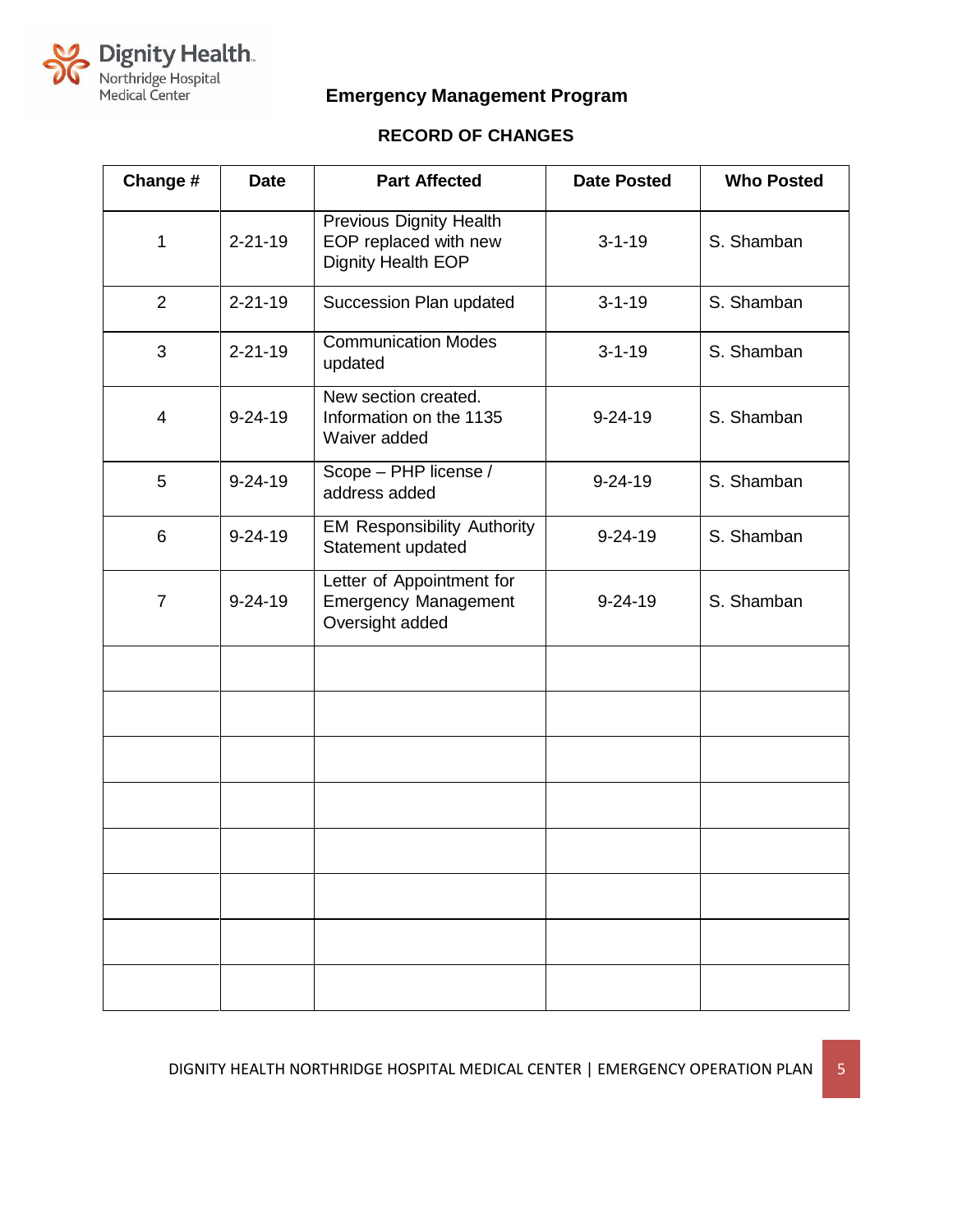

## <span id="page-8-0"></span>**INTRODUCTION**

The Dignity Health Northridge Hospital Medical Center Emergency Operations Plan (EOP) establishes and provides the guidance and framework that will enable hospital leaders and staff to effectively prepare for and respond to any and all hazards that may impact hospital operations, threaten patient care, or impede the safety and wellbeing of patients, hospital staff and visitors.

The EOP is designed to respond to single and multiple emergencies for an extended length of time without reliance on community support. Therefore, the organization has planned for managing the six critical areas of emergency response, so that it can assess needs and prepare staff or healthcare workers (HCW) to respond to potential events regardless of cause. Hazard specific plans are included in the EOP appendices. Detailed plans expanding upon the six critical areas of managing an emergency are contained within the EOP annexes.

## <span id="page-8-1"></span>**SCOPE AND APPLICABILITY**

This EOP incorporates all departments, clinics, and sites where patient care is provided under the hospital licensure. The following locations are covered under this EOP:

- Northridge Hospital Medical Center 18300 Roscoe Boulevard, Northridge, CA 91328
- Northridge Hospital Medical Center: Partial Hospitalization Program 18440 Roscoe Boulevard, Northridge, CA 91328
- Center for Assault Treatment Services 14651 Oxnard Street, Van Nuys, CA 91405

This plan applies to staff, licensed independent practitioners, contract workers, and others as appropriate and indicated throughout this document.

The EOP aligns with the Joint Commission and Centers for Medicare and Medicaid Services (CMS) standards, as well as, the four phases of emergency management which are summarized below:

- Mitigation activities are taken to reduce the risk of and potential damage due to an emergency (i.e. seismic bracing of the building).
- Preparedness activities are taken to organize and mobilize essential resources to an emergency before one occur (i.e. training, obtaining and storing emergency supplies).
- Response strategies and actions are activated to respond to the emergency when it occurs (opening the Hospital Command Center).
- Recovery strategies and actions are taken during and after the emergency to restore systems critical to resuming normal patient care, treatment, and services. Considerations of recovery should begin early in the response phase and can extend into a long term period after a major event, guided by our Business Continuity & Recovery Plans.

#### <span id="page-8-2"></span>**AUTHORITY AND RESPONSIBILITY**

#### <span id="page-8-3"></span>**Board of Directors**

Provide the program vision, administration, support, and appropriate resources, which are embodied within and conveyed through the development and institutionalizing of business fundamentals relative to emergencymanagement.

#### <span id="page-8-4"></span>**Senior Leadership**

The organization has designated the Occupational Health & Safety Department Manager with the overall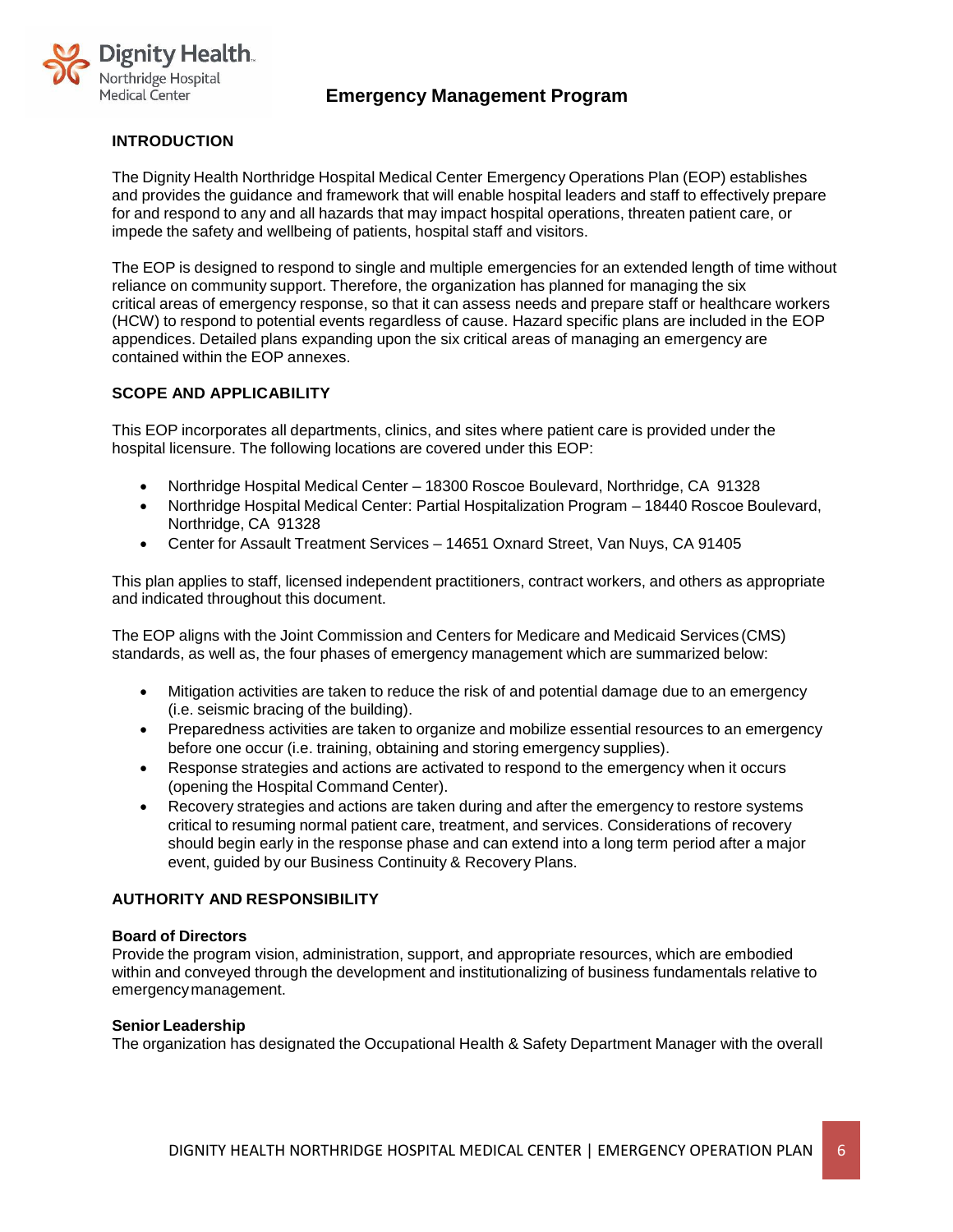

responsibility of emergency management oversight and insuring compliance with the emergency management standards and requirements. The Hospital President has appointed the Occupational Health & Safety Department Manager as the Emergency Management Coordinator for the organization and will provide guidance and direction as needed.

#### <span id="page-9-0"></span>**Emergency Management (EM) Committee**

The Emergency Management Committee has oversight and is responsible for ensuring emergency management regulatory and accreditation standards are met. The committee is multi-disciplinary in nature, integrating key functional areas, to include leadership, medical staff, human resources, engineering, risk, infection control, emergency department, and patient care units.

Emergency Management Committee will periodically report through the Environment of Care Committee any program changes, updated plans and policies, after-action reports, and annual program evaluations. The EM Committee Chair will also serve as an ad-hoc member of the Environment of Care Committee.



*Figure 1 Emergency Management Collaboration and Engagement*

Functions of the Emergency Management Committee include:

- Conducting the annual risk and hazard vulnerability analysis
- Designing, conducting, and evaluating disaster exercises
- Proposing and reviewing policies, plans, and procedures
- Reviewing and recommending revisions to the EOP and supporting documents;
- Training hospital staff on emergency response procedures, Hospital Incident Command System and other related emergency procedures
- Complete annual evaluation of the overall emergency management program

#### **Emergency Management (EM) Coordinator**

As the Emergency Management Committee Chair, the Emergency Management Coordinator has the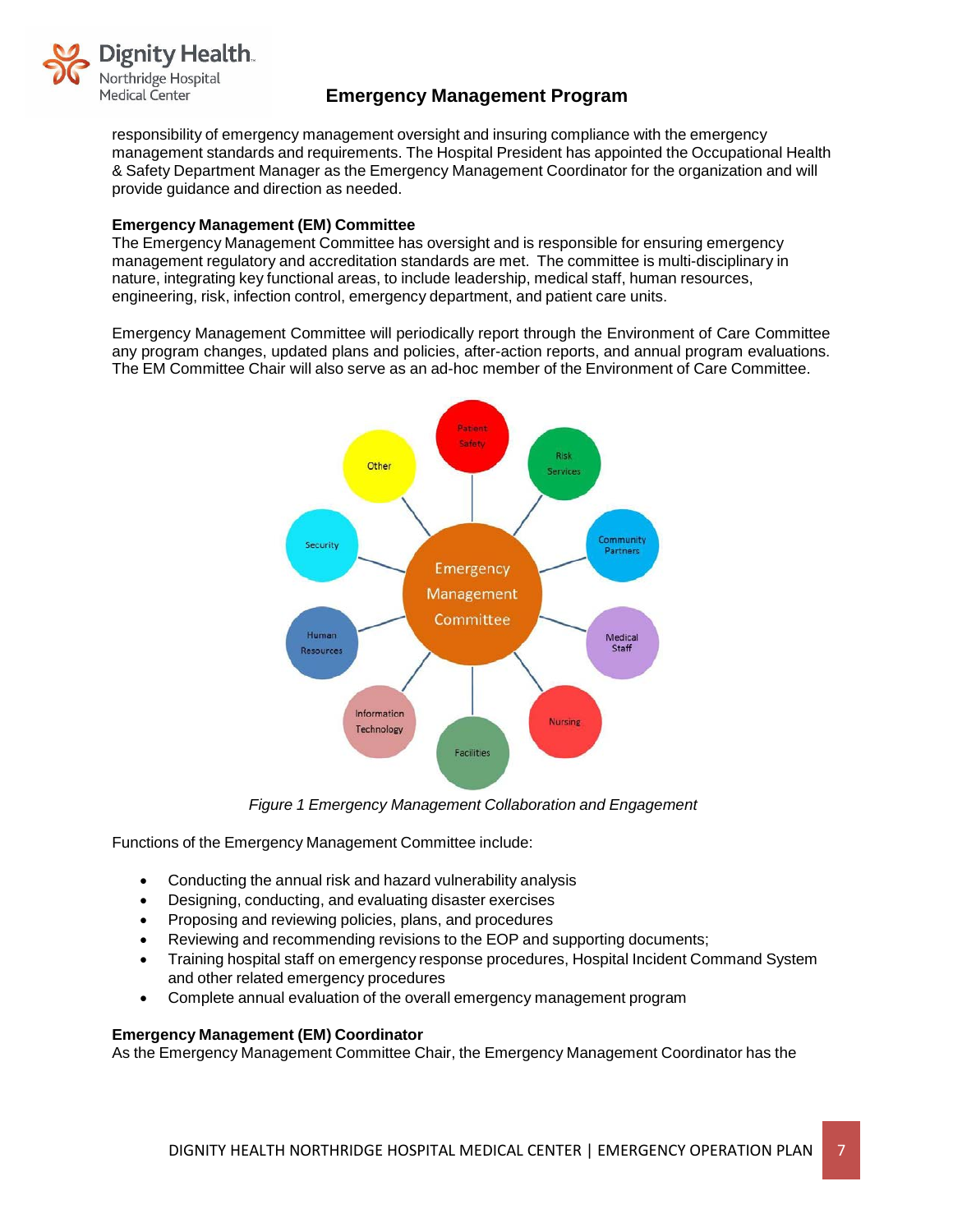

authority and responsibility for strategic design and the operational oversight of the EOP and supporting documents. The Emergency Management Coordinator's responsibilities include:

- Conducting the annual HVA and evaluates changes to be made as required
- Providing overall coordination of the EOP and supporting documents
- Developing facility specific response plans
- Providing guidance and technical assistance to departments for department specific planning
- Responding to emergency related incidents and coordinating drills/exercises
- Reporting and evaluating incidents, drills and exercises
- Coordinating specialized emergency preparedness training
- Facilitating regulatory requirements

The Emergency Management Coordinator also works in collaboration with hospital leadership and the EM Committee implementing the EOP and verifying that supporting EOP documents are in alignment with the direction of the comprehensive EM program. The Emergency Management Coordinator compiles relevant information to form the basis of periodic reports to the EC Committee and to leadership and/or Medical Board of Directors for review, as appropriate.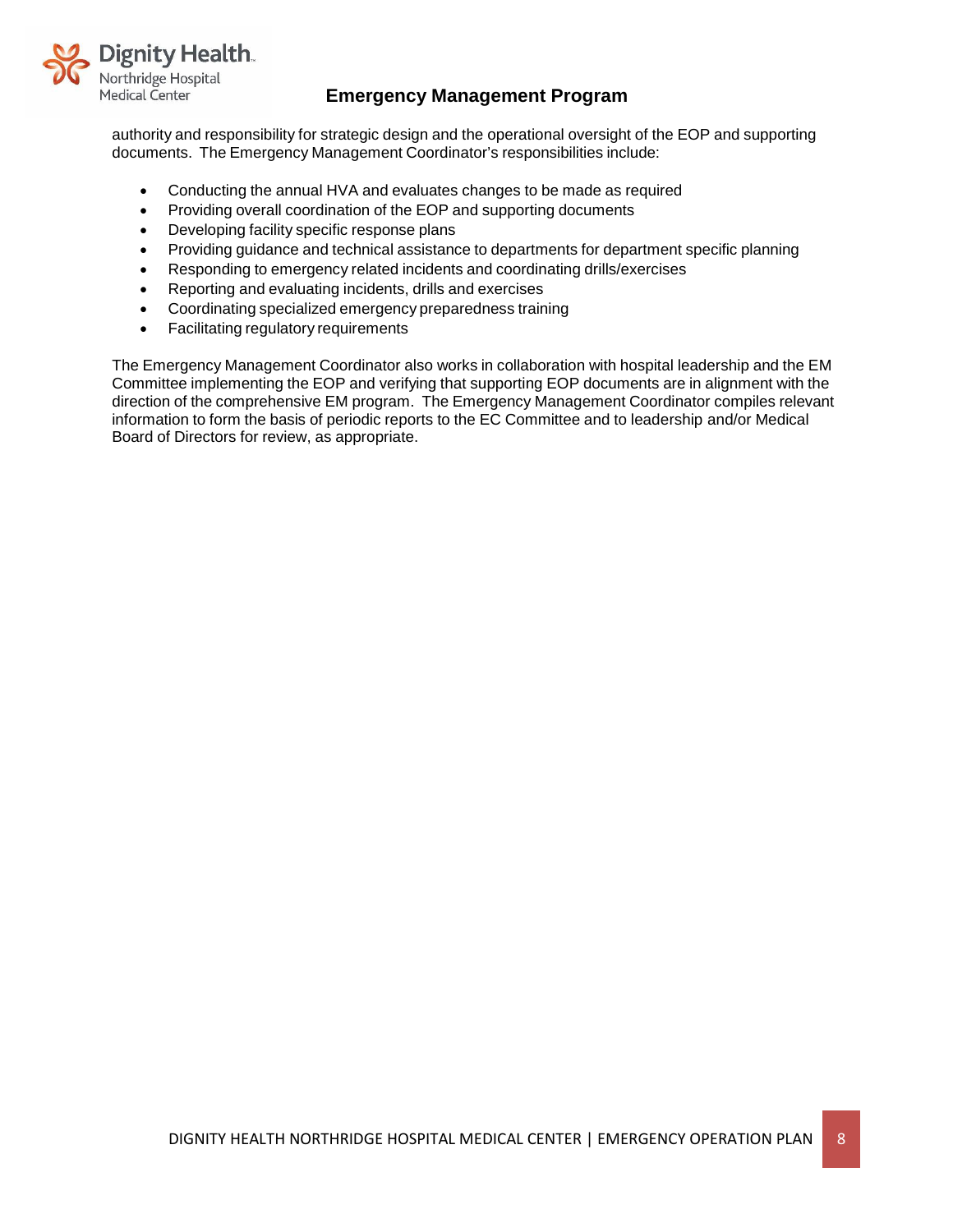

## **LETTER of Appointment for Emergency Management Oversight**

Northridge Hospital Medical Center (hereinafter referred to as the organization) recognizes the need for senior leadership to direct implementation and performance improvement efforts of the organization's emergency management program.

The responsibility of leadership oversight of emergency management has been appointed to Betsy Hart. These responsibilities include, but are not necessarily limited to the following:

- Assuring staff implementation of the four phases of emergency management (mitigation, preparedness, response, and recovery)
- Assuring staff implementation of emergency management across the six critical areas (communications, resources and assets, safety and security, staff responsibilities, utilities, and patient clinical and support activities)
- Assuring collaboration across clinical and operational areas to implement emergency management hospital-wide
- Assuring identification of and collaboration with community response partners
- Assuring that deficiencies and opportunities for improvement, identified in the evaluation of all emergency response exercises and all responses to actual emergencies, are communicated to the improvement team responsible for monitoring environment of care issues and to senior leadership
- Assuring that annual emergency management planning reviews are forwarded to senior leadership for review
- Assisting senior leadership in determining which emergency management improvements will be prioritized for implementation, recognizing that some emergency management improvements might be a lower priority and not taken up in the near term

This authority is designated by Northridge Hospital Medical Center Administrative Leadership.

 $\overline{\phantom{a}}$  , and the set of the set of the set of the set of the set of the set of the set of the set of the set of the set of the set of the set of the set of the set of the set of the set of the set of the set of the s

**Chief Executive Officer Chief Executive Officer Chief Chief Executive Officer Chief Chief Chief Chief Chief Chief Chief Chief Chief Chief Chief Chief Chief Chief Chief Chief Chief Chief Chief Chief Chief Chief Chief Chief** 

CC: Environment of Care Committee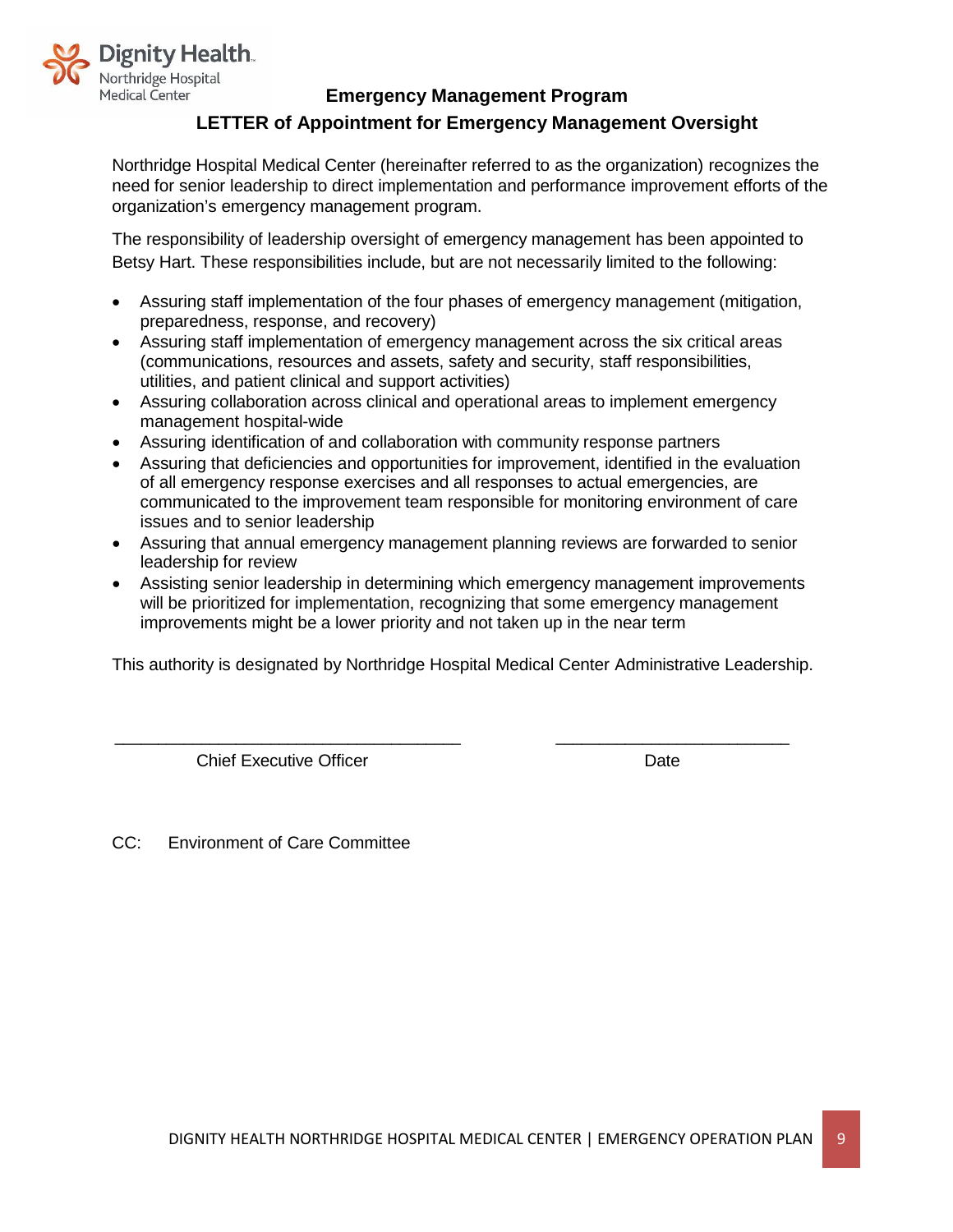

# **Emergency Management Program EMERGENCY MANAGEMENT RESPONSIBILITY AUTHORITY STATEMENT**

In accordance with The Joint Commission's (TJC's) Emergency Management and Leadership Standard LD.04.01.05 Northridge Hospital Medical Center appoints the Manager, Occupational Health & Safety to serve as the Emergency Coordinator for the hospital and its affiliated sites as described in the scope of the Emergency Operations Plan. This authorization of responsibility includes management of the hospital's comprehensive emergency management program (mitigation, preparedness, response, recovery) and for the following responsibilities:

- Planning and staff implementation of the four phases of emergency management.
- Planning and staff implementation across six critical areas (communications, resources and assets, safety and security, staff responsibilities, utilities, and patient clinical and support activities).
- Identifying and collaborating with community response partners.
- Collaborating across clinical and operational areas to implement emergency management hospital wide to include affiliated sites.
- Developing and managing the Emergency Operations Plan.
- Annual performance review of emergency management planning activities.
- Annual reporting to include evaluations of emergency response exercises and responses to actual emergencies to the Environment of Care Committee, the integrated patient safety program, and to hospital Administrative Leadership.
- Facilitation and oversight of the after action plans resulting from an emergency or exercise.
- Maintenance of records and coordination of exercises.

This authority is designated by Northridge Hospital Medical Center Administrative Leadership.

\_\_\_\_\_\_\_\_\_\_\_\_\_\_\_\_\_\_\_\_\_\_\_\_\_\_\_\_\_\_\_\_\_\_\_\_\_\_\_\_ \_\_\_\_\_\_\_\_\_\_\_\_\_\_\_\_\_\_\_\_\_\_\_\_\_\_

**Chief Executive Officer Chief Executive Officer Chief Chief Act of Chief Act Of Chief Act Of Chief Act Of Chief Act Of Chief Act Of Chief Act Of Chief Act Of Chief Act Of Chief Act Of Chief Act Of Chief Act Of Chief Act O** 

<span id="page-12-0"></span>CC: Environment of Care Committee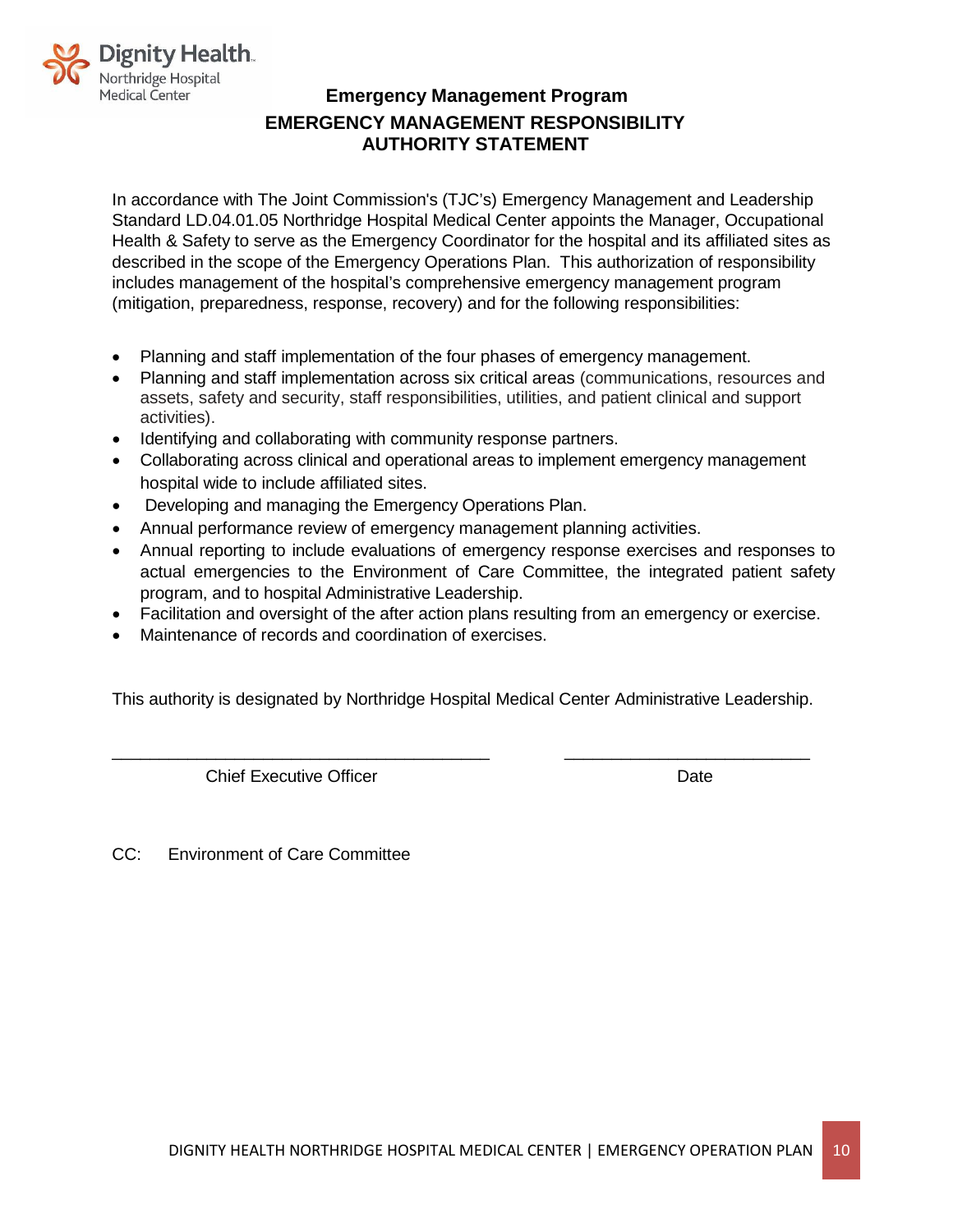

## **SUCCESSION AND DELEGATION OF AUTHORITY**

The following succession process has been established to provide a clear line of succession in the event that individuals serving in hospital leadership, key decision-making, or management roles are unable to perform their duties, roles, and responsibilities. In addition, the delegation of authority provides successors with the authorization to act on behalf of hospital leadership and in the best interest of maintaining a safe environment for patients and their care, hospital staff, and visitors.

| <b>Succession and Delegation of Authority</b> |                                                     |                                                   |                               |
|-----------------------------------------------|-----------------------------------------------------|---------------------------------------------------|-------------------------------|
| <b>Official</b><br>Title                      | <b>Designated Successor</b><br>(Title)              | <b>Delegated Authority</b>                        | <b>Limitations</b>            |
|                                               | 1. Chief Operating Officer                          | Maintain continuity of                            | <b>Financial restrictions</b> |
| Hospital                                      | 2. Chief Nursing Executive                          | operations. Address                               | egal restrictions             |
| President/CEO                                 | 3. Chief Financial Officer                          | immediate emergency needs.                        |                               |
|                                               | 4. NHMC Foundation<br>President                     |                                                   |                               |
|                                               |                                                     |                                                   |                               |
|                                               | 1. Chief Nursing Executive                          | Maintain continuity of                            | <b>Financial restrictions</b> |
| <b>Chief Operations</b><br>Officer (COO)      | 2. NHMC Foundation<br>President                     | operations. Address<br>immediate emergency needs. | egal restrictions             |
|                                               | 3. Hospital President                               |                                                   |                               |
|                                               |                                                     |                                                   |                               |
|                                               | 1. Nursing Director                                 | Maintain continuity of                            | <b>Financial restrictions</b> |
| <b>Chief Nursing</b><br>Executive (CNEO)      | 2. Administrative Nursing<br>Supervisor             | operations. Address<br>immediate emergency needs. | egal restrictions             |
|                                               | 3. Clinical Director<br><b>Emergency Department</b> |                                                   |                               |
|                                               |                                                     |                                                   |                               |
|                                               | 1. Chief Nursing Executive                          | Maintain continuity of                            | <b>Financial restrictions</b> |
| <b>Chief Medical</b>                          | 2. Chief Operating Officer                          | operations. Address                               | egal restrictions             |
| Officer (CMO)                                 | 3. Southern California CMO                          | immediate emergency needs.                        |                               |
|                                               | 4. Chief of Staff                                   |                                                   |                               |
|                                               |                                                     |                                                   |                               |
|                                               | 1. Chief Operating Officer                          | Maintain continuity of                            | <b>Financial restrictions</b> |
| <b>Chief Financial</b>                        | 2. Finance Director                                 | operations. Address                               | egal restrictions             |
| Officer (CFO)                                 | 3. Director Patient Financial<br>Services           | immediate emergency needs.                        |                               |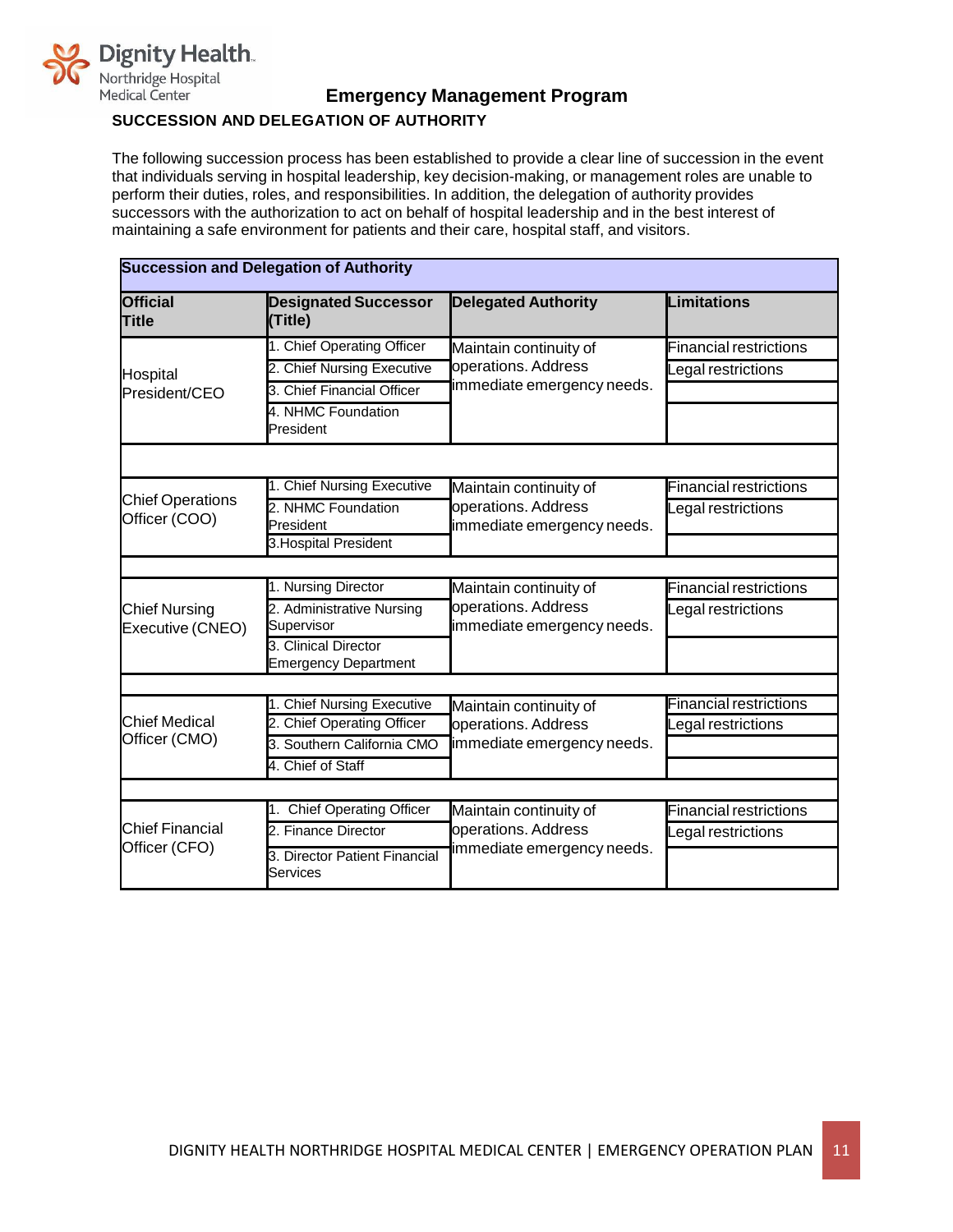

## <span id="page-14-0"></span>**HAZARD VULNERABILITY ANALYSIS (HVA)**

The organization will perform a hazard vulnerability analysis (HVA) to identify potential areas of risk, threats, and hazards that may impact operations. The facility's geographic location, various sites of care, primary service area(s), and other pertinent factors are considered in the process. The HVA will be used to establish emergency management program priorities, strategies, and tactics to be used to lessen the severity and impact of a disaster on services provided by the organization. In addition, plans, policies, and procedures will be reviewed and updated as needed based on the threats identified in the HVA. Some remote sites may be significantly different from the main site (for example, in terms of hazards, location, and population served); in such situations a separate HVA is appropriate.

- 1. The HVA is conducted and evaluated at least annually and is updated as needed.
- 2. The HVA process is a collaborative effort relying on the participation of hospital leadership, medical staff, and department and program leaders.
- 3. Community and government partners are engaged to insure that the HVA process takes into account a community-wide view of risks, threats, and hazards.
- 4. In coordination with community emergency management planning, the organization will prioritize potential emergencies/disasters identified in the hazard vulnerability analysis, which will then need to have mitigation, preparation, response, and recovery activities undertaken and procedures developed and implemented.
- 5. The senior hospital leader(s) assigned with oversight of the Emergency Management Program review the completed HVA.
- 6. The completed HVA analysis will be submitted to and reviewed by the Environment of Care Committee and forwarded within the organization's reporting process.
- 7. The completed HVA will be shared with key partners as a means to identify potential areas of collaboration to mitigate threats; inform partners of potential facility needs that may arise due to a disaster and identify the capabilities of the community in meeting the needs of the organization.
- 8. The highest rated vulnerability or threat identified in the HVA the following will be defined:
	- a. Mitigation activities that are designed to reduce the risk of and potential damage due to an emergency/disaster.
	- b. Preparedness activities that organize and mobilize essential resources.
	- c. Response strategies and actions to be activated during the emergency/disaster.
	- d. Recovery strategies/actions that will help restore the systems that are critical to resuming normal operations of the hospital.

The HVA for Northridge Hospital Medical Center Roscoe Boulevard Campus as well as the HVA for the Center for Assault Treatment Services are appended to this document as *Attachment 2*. The specific mitigation, preparedness, response, and recovery procedures for each location's prioritized (high risk) hazards are appended to this document as *Attachment 3*.

#### <span id="page-14-1"></span>**ADOPTION OF NATIONAL INCIDENT MANAGEMENT SYSTEM (NIMS) AND HOSPITAL INCIDENT COMMAND SYSTEM (HICS)**

#### <span id="page-14-2"></span>**National Incident Management System (NIMS)**

The organization has adopted and is compliant with the National Incident Management System (NIMS) and the healthcare objectives $^1$ .

• Dignity Health policy related to *Hospital Incident Command System (HICS) and National Incident Management System (NIMS) Training* outlines the training requirements that must be met by staff.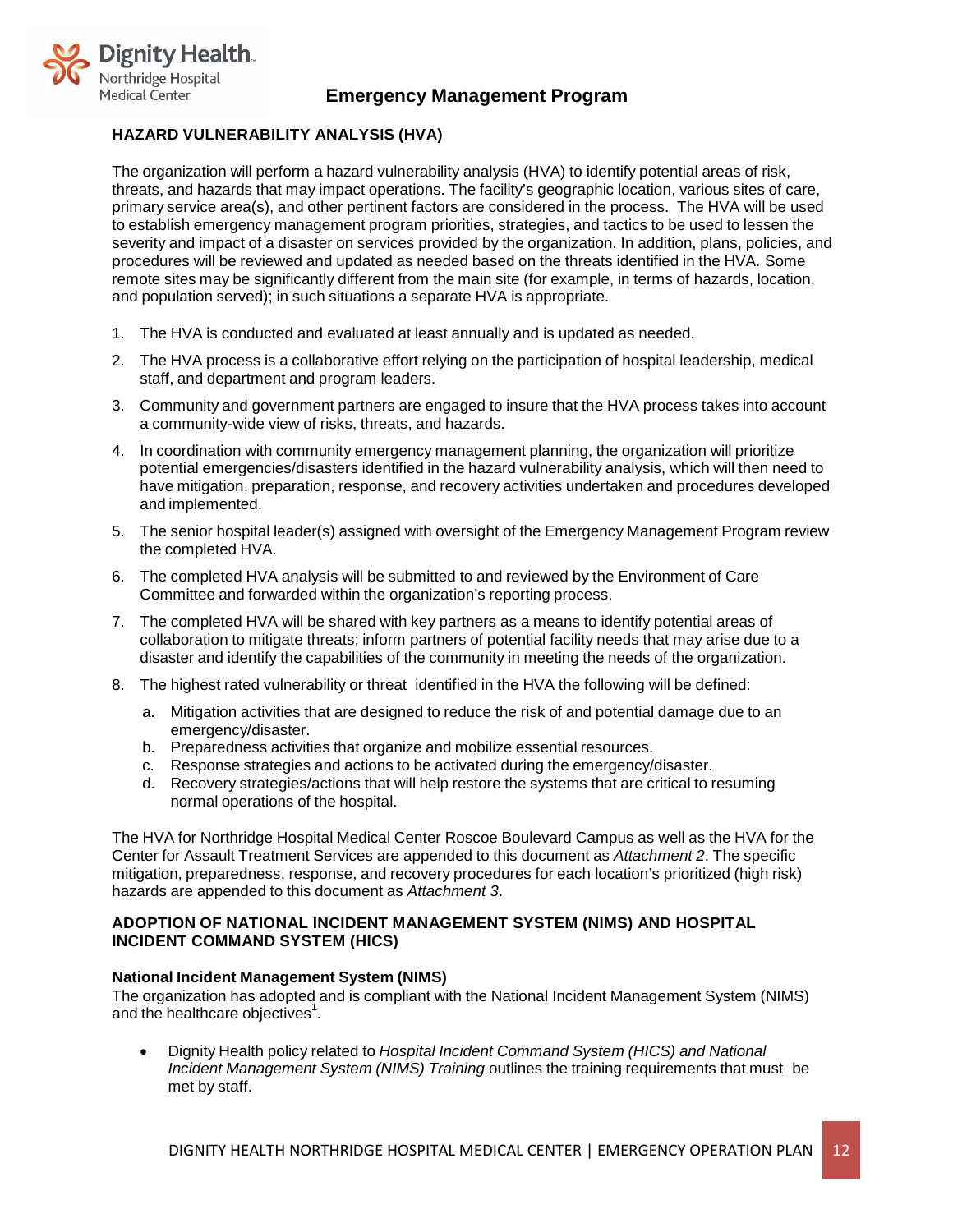

- Plans, policies, and procedures have been reviewed, updated, and evaluated to insure NIMS principles and language compliance.
- Training records and resource and assets inventories are maintained per NIMS standards.

## <span id="page-15-0"></span>**Hospital Incident Command System (HICS)**

The organization has adopted the Hospital Incident Command System (HICS) model $^2$ . It is consistent with NIMS and aligns with the community Incident Command System (ICS).

HICS is an emergency management system comprised of key positions reflected on an organizational chart. Each position has a specific list of job responsibilities and actions listed in Job Action Sheets (JAS). HICS is designed to be flexible. Only those positions, or functions, which are needed, should be activated. It allows for the addition of needed positions, as well as, the deactivating of unneeded positions at any time. HICS may be fully activated for a large, extended emergency, or only partially activated for smaller or more localized incidents.

The Incident Commander (IC) shall appoint individuals to the other leadership positions within the HICS command structure based on availability and expertise. These individuals shall remain in these positions until such time that they are relieved / replaced by the IC. Positions are assigned only as indicated by an assessment of the scope and magnitude of the particular situation and the availability of trained personnel to assume a role.

Potential Candidates for HICS Command and General Staff Positions are identified in the chart below for possible positions within the hospital's organizational structure that may be appropriate candidates for HIMT positions. These positions are only suggestions, as the optimal selection of candidates is dependent on the unique needs of the event and the successful completion of the incident objectives.

| <b>HICS Role</b>                | <b>Potential Candidates</b>                                                                                                                                                                                                       |
|---------------------------------|-----------------------------------------------------------------------------------------------------------------------------------------------------------------------------------------------------------------------------------|
| Incident Commander              | Hospital Administrator • Administrator On Duty •<br>Administrative Nursing Supervisor . Chief Operating Officer .<br>Chief Medical Officer • Chief Nursing Officer • Emergency<br>Program Manager • Chief Executive Officer (CEO) |
| <b>Operations Section Chief</b> | Chief Operating Officer . Chief Medical Officer . Chief Nursing<br>Officer • Administrative Nursing Supervisor • Emergency<br><b>Management Coordinator</b>                                                                       |

 $1$  NIMS Implementation for Healthcare Organizations Guidance, January 2015.

<sup>2</sup> Hospital Incident Command System Guidebook, <sup>2014</sup>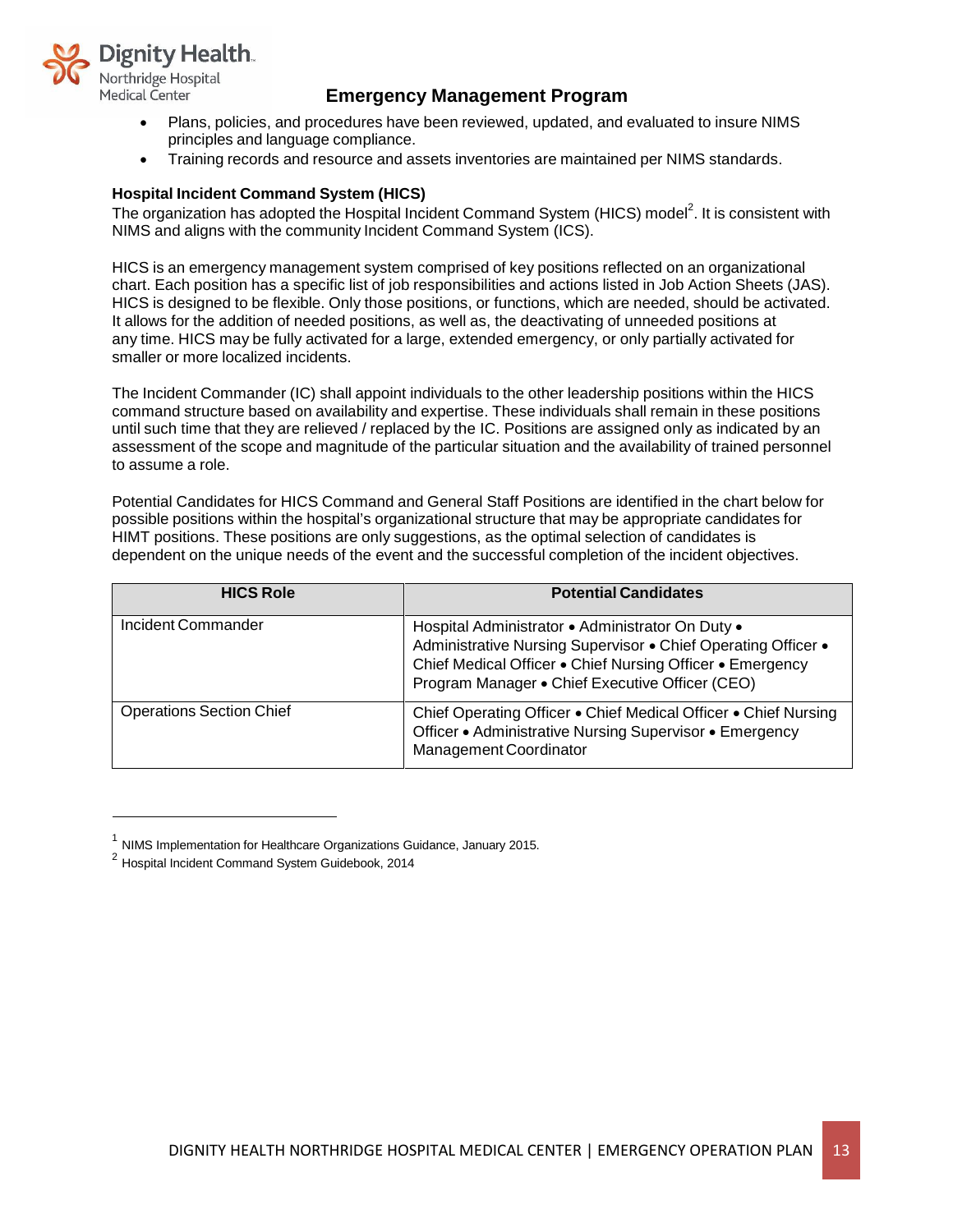

| <b>HICS Role</b>                  | <b>Potential Candidates</b>                                                                                                                                                                                                                                                                                                                                                                                            |
|-----------------------------------|------------------------------------------------------------------------------------------------------------------------------------------------------------------------------------------------------------------------------------------------------------------------------------------------------------------------------------------------------------------------------------------------------------------------|
| <b>Planning Section Chief</b>     | Chief Nursing Officer • Human Resources Director • Nursing<br>Operations Director • • Administrative Nursing Supervisor •<br>Facilities Director • Emergency Management Coordinator                                                                                                                                                                                                                                    |
| <b>Logistics Section Chief</b>    | Materials Management Director . Chief Operating Officer .<br><b>Facilities Director</b>                                                                                                                                                                                                                                                                                                                                |
| Finance / Administration Chief    | Chief Financial Officer . Controller/Comptroller                                                                                                                                                                                                                                                                                                                                                                       |
| <b>Public Information Officer</b> | Hospital Public Information Officer (PIO) / Marketing Director •<br>Hospital Administrator · Administrator On Duty ·<br>Administrative Nursing Officer . Facilities Director                                                                                                                                                                                                                                           |
| <b>Liaison Officer</b>            | • Hospital Administrator • Emergency Management<br>Coordinator • Risk Management Director • Chief Nursing<br>Officer • Chief Operating Officer                                                                                                                                                                                                                                                                         |
| Safety Officer                    | Safety Officer . Security Director . Facilities Director .<br>Emergency Management Coordinator • Radiation Safety<br>Officer • Occupational Health & Safety Manager • Infection<br>Control Manager • Risk Management                                                                                                                                                                                                   |
| Medical/Technical Officer         | • Infectious Disease Specialist • Infection Preventionist •<br>Epidemiology . Chief of Staff . Chief of Pediatrics . Radiation<br>Safety Officer • Nuclear Medicine • Health Physicist •<br>Structural Engineer • Chief of Trauma • Primary Care Director<br>• Behavioral Health Director• Legal Counsel • Risk Manager •<br>Poison Control Director • Information Technology/Information<br>Services (IT/IS) Director |

HICS allows for the efficient transfer of command by recognizing that personnel initially assuming a command position may be relieved by someone with more experience as additional personnel arrive and share the incident command workload, or at shift change. The transfer of command begins with a transition meeting in which, the outgoing commander briefs the replacement on the current situation, response actions, available resources, and the role of external agencies in support of the hospital. Health, medical, and safety concerns are addressed and, if relevant, political sensitivities and business continuity capabilities may also be discussed.

An organizational chart depicting the command structure of this organization's HICS model is noted below: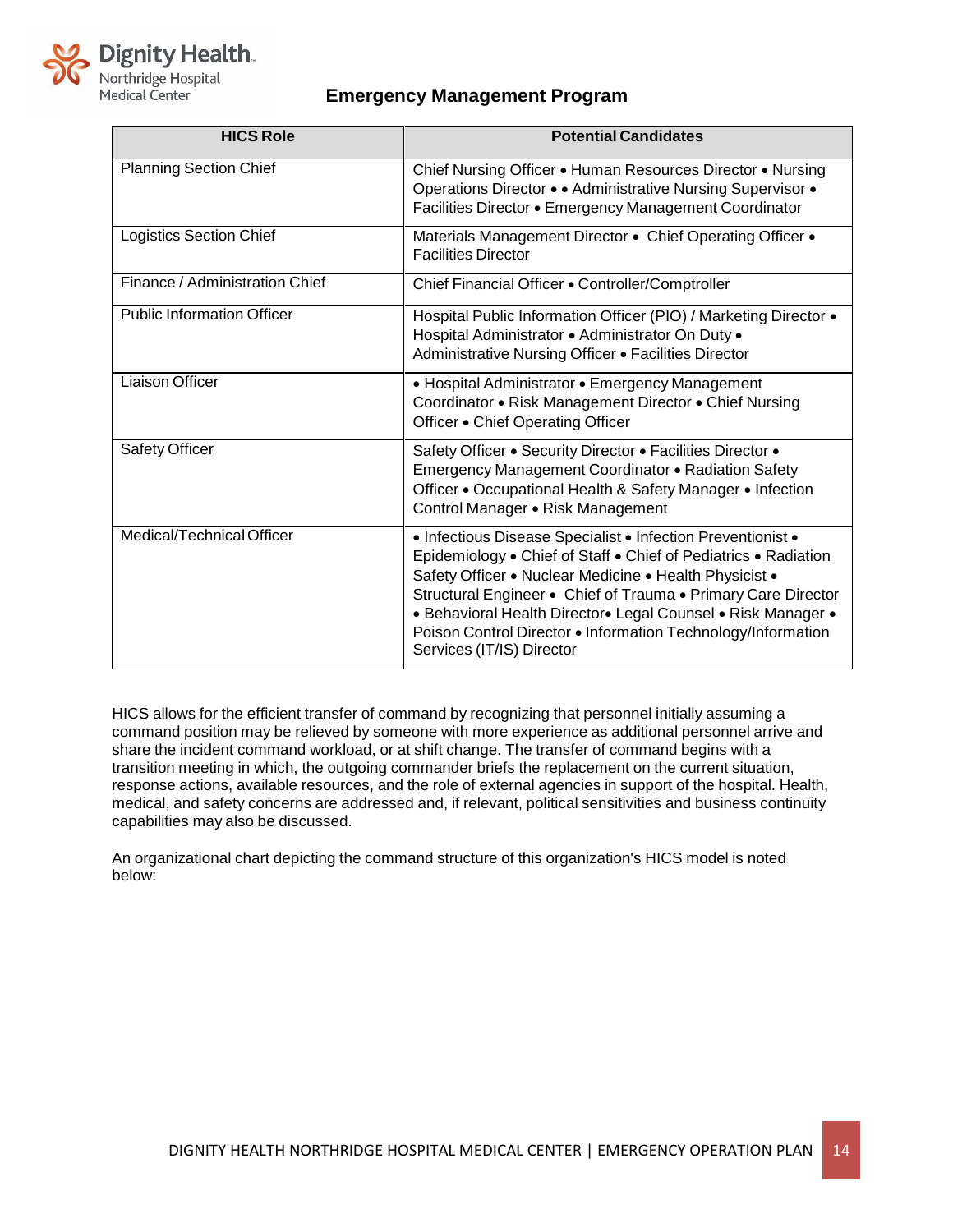



*Figure 2. HICS Organizational Chart*

## <span id="page-17-0"></span>**Integration of HICS with Community-Wide Command Centers**

The organization maintains positive and collaborative relationships with local fire and law enforcement departments. They are included and participate with the facility in conducting disaster exercises and training when possible to insure familiarity with the facility and hospital staff.

The HICS model aligns with the community's incident command system and hospital staff is familiar with the unified command structure that may be employed to effectively manage an incident requiring multiple agency response and engagement. In the event that a unified command structure is established, the IC will represent the facility within the unified command structure and participate in the decision making process.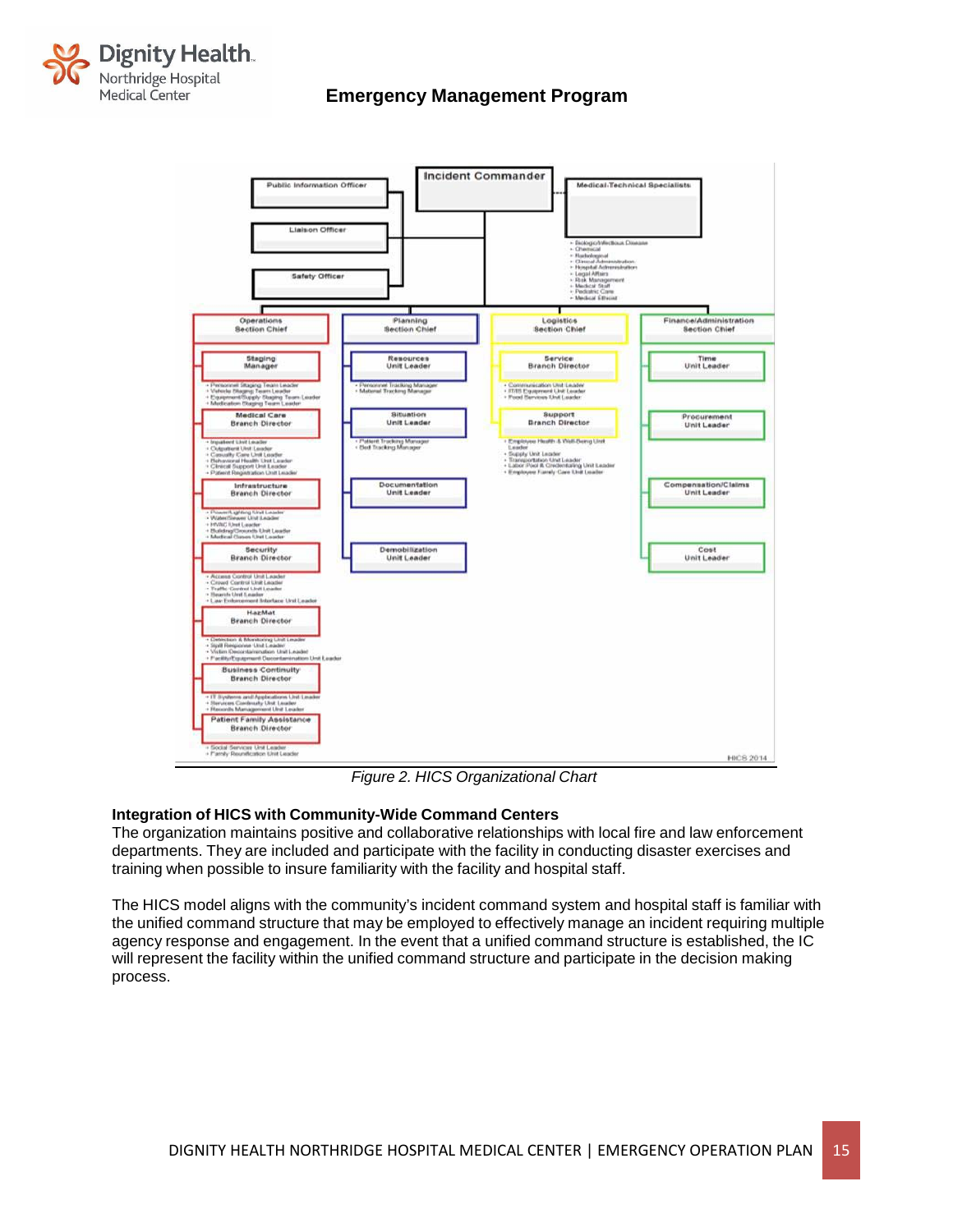

## <span id="page-18-0"></span>**ACTIVATING THE EMERGENCY OPERATION PLAN**

The EOP will be activated in response to any emergency or disaster event that may potentially impact hospital operations or poses a threat to patient care, hospital staff, or visitor safety.

The hospital may receive notice of impending disaster through several means including, the County EMS system, through community partner hospitals, or the media. There is also the possibility that an incident may occur without notice. Information received by the organization relative to a planned or unplanned event affecting the function of the facility will be communicated directly to Administration, the Administrator on Duty (AOD), the Administrative Nursing Supervisor, or designee.

#### <span id="page-18-1"></span>**Authority to Activate**

When notified of a potential emergency situation the Administrator on Duty, Administrative Nursing Supervisor, or designee will initially serve as the Incident Commander (IC) until relieved by a more experienced staff member or the incident has been resolved. The IC will evaluate the potential impact on facility operations and determine if the activation of the EOP is warranted. Once the EOP has been activated, the IC will make appropriate notifications to leadership and staff.

#### <span id="page-18-2"></span>**Levels of Response**

The following hospital emergency codes will be used to alert hospital staff:

- *Code Triage: Alert:* informs appropriate staff that an event has occurred, or may occur, that could potentially impact the facility.
- *Code Triage: Internal:* is the activation of the organization's Emergency Operations Plan (EOP) to respond to an event that has occurred within the facility.
- *Code Triage: External:* is the activation of the organization's Emergency Operations Plan (EOP) to respond to an external event that has disrupted, or may disrupt, the facility's normal operations
- *Code Triage: Internal/External - All Clear:* notification to indicate the termination of the response operations after consultation with appropriate agencies and staff

#### <span id="page-18-3"></span>**Hospital Command Center (HCC)**

Activation of the Hospital Command Center (HCC) will be decision of the Incident Commander (IC).

- Hospital Command Center (HCC) will be activated based on operational needs and the scope and impact of the event.
- The organization has designated Classroom #5 as the primary location for the HCC.
- If necessary an alternate location for HCC will be determined at the time of activation based on scope and impact of the incident.
- Designated staff will be notified when to report.
- Notify external partners and Dignity Health corporate (see *Appendix A*) upon activation.

#### **FEDERAL DISASTER DECLARATION: 1135 WAIVER**

- When the President declares a disaster or emergency under the Stafford Act or National Emergencies Act AND the HHS Secretary declares a public health emergency under Section 319 of the Public Health Service Act, the Secretary is authorized to take certain actions in addition to his/her regular authorities.
- The Secretary may temporarily waive or modify certain Medicare, Medicaid, and Children's Health Insurance Program (CHIP) requirements under section 1135 of the Social Security Act; this includes
	- o Conditions of participation or other certification requirements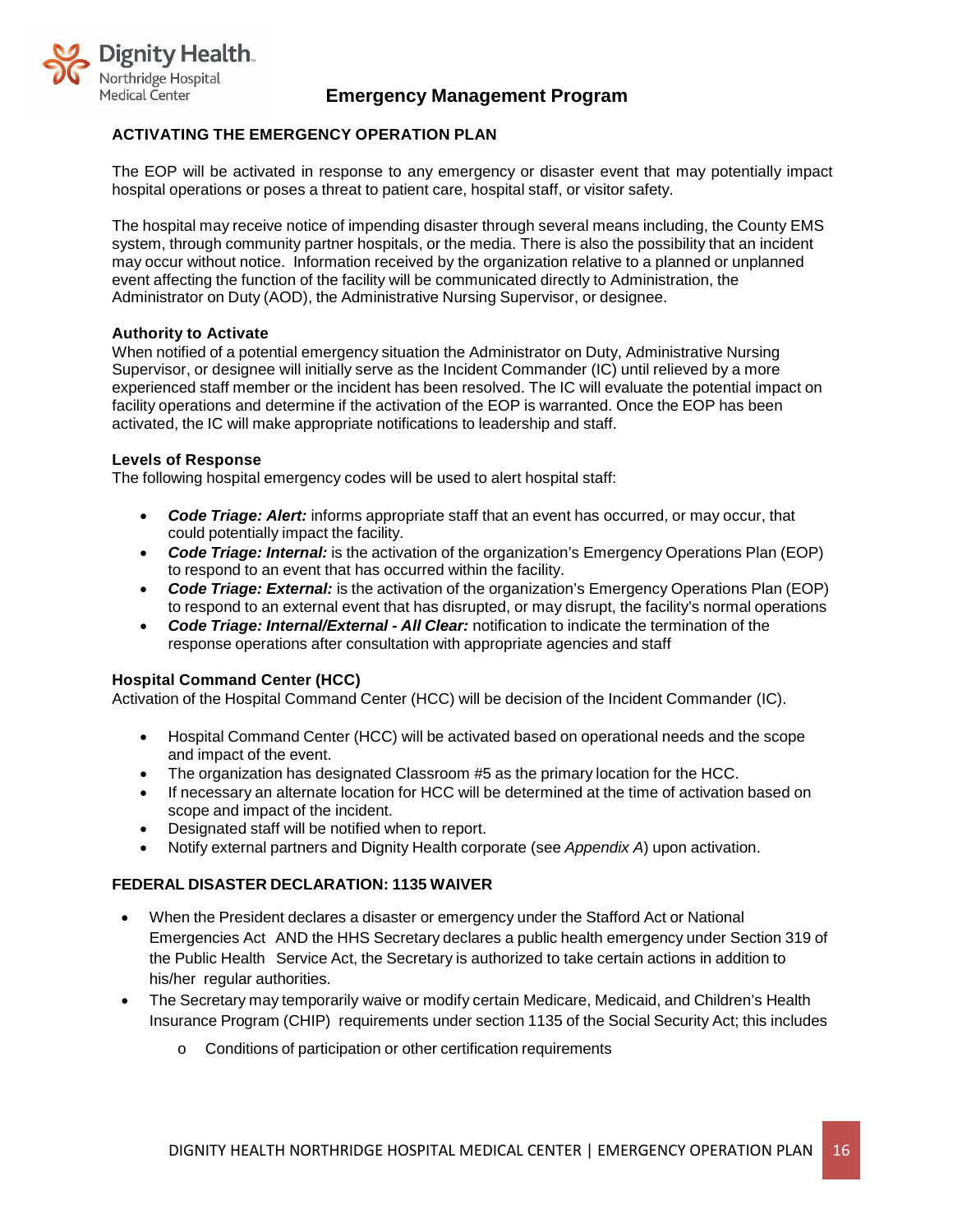

- o Program participation and similar requirements
- o Preapprovalrequirements
- o Requirements that physicians and other health care professionals be licensed in the State in which they are providing services, so long as they have equivalent licensing in another State (this waiver is for purposes of Medicare, Medicaid, and CHIP reimbursement only – state law governs whether a non-Federal provider is authorized to provide services in the state without state licensure)
- o Emergency Medical Treatment and Labor Act (EMTALA) sanctions for redirection of an individual to receive a medical screening examination in an alternative location pursuant to a state emergency preparedness plan (or in the case of a public health emergency involving pandemic infectious disease, a state pandemic preparedness plan) or transfer of an individual who has not been stabilized if the transfer is necessitated by the circumstances of the declared emergency. A waiver of EMTALA requirements is effective only if actions under the waiver do not discriminate on the basis of a patient's source of payment or ability to pay.
- o Stark self-referral sanctions
- o Performance deadlines and timetables may be adjusted (but not waived).
- o Limitations on payment to permit Medicare enrollees to use out of network providers in an emergencysituation

## **Requesting a 1135 Waiver**

Once a the federal government has declared a disaster and a 1135 Waiver is authorized, the Hospital President, COO or CNE; Administrator on Duty, Quality Management Director, Administrative Nursing Supervisor, Disaster Coordinator or designee may submit requests to operate under that authority or for other relief that may be possible outside the authority to the CMS Regional Office.

The designated NHMC representative will send a request to [ROSFOSO@cms.hhs.gov](mailto:ROSFOSO@cms.hhs.gov) (the CMS Western Consortium Regional Office covering Colorado, Montana, North Dakota, South Dakota, Utah, Wyoming, Alaska, Idaho, Oregon, Washington, Arizona, California, Hawaii, Nevada and Pacific Territories).

In addition, a copy of the request will be sent to the local CDPH office to insure the waiver request does not conflict with any State requirements. NOTE: There is no specific form or format.

The request should contain the following information:

- Name of the facility and licensure type
- Full Address (including county/city/town/state)
- Contact person and information should the Region need additional clarification
- Brief summary of the reason for the waiver; examples include:
	- o Northridge Hospital is sole community provider without reasonable transfer options at this point during the specified emergent event (e.g. flooding, earthquake, fires, or flu outbreak); NHMC needs a waiver to exceed its bed limit by X number of beds for Y days/weeks.
	- o NHMC has been relocated to an alternate site under the direction of emergency management officials; NHMC needs a waiver to continue to provide client care at the alternate care site.

Northridge Hospital will resume normal operations and adherence to standard (non-disaster) rules and regulations as soon as possible, or when the waivers or modifications have expired or are no longer following termination of the emergency period.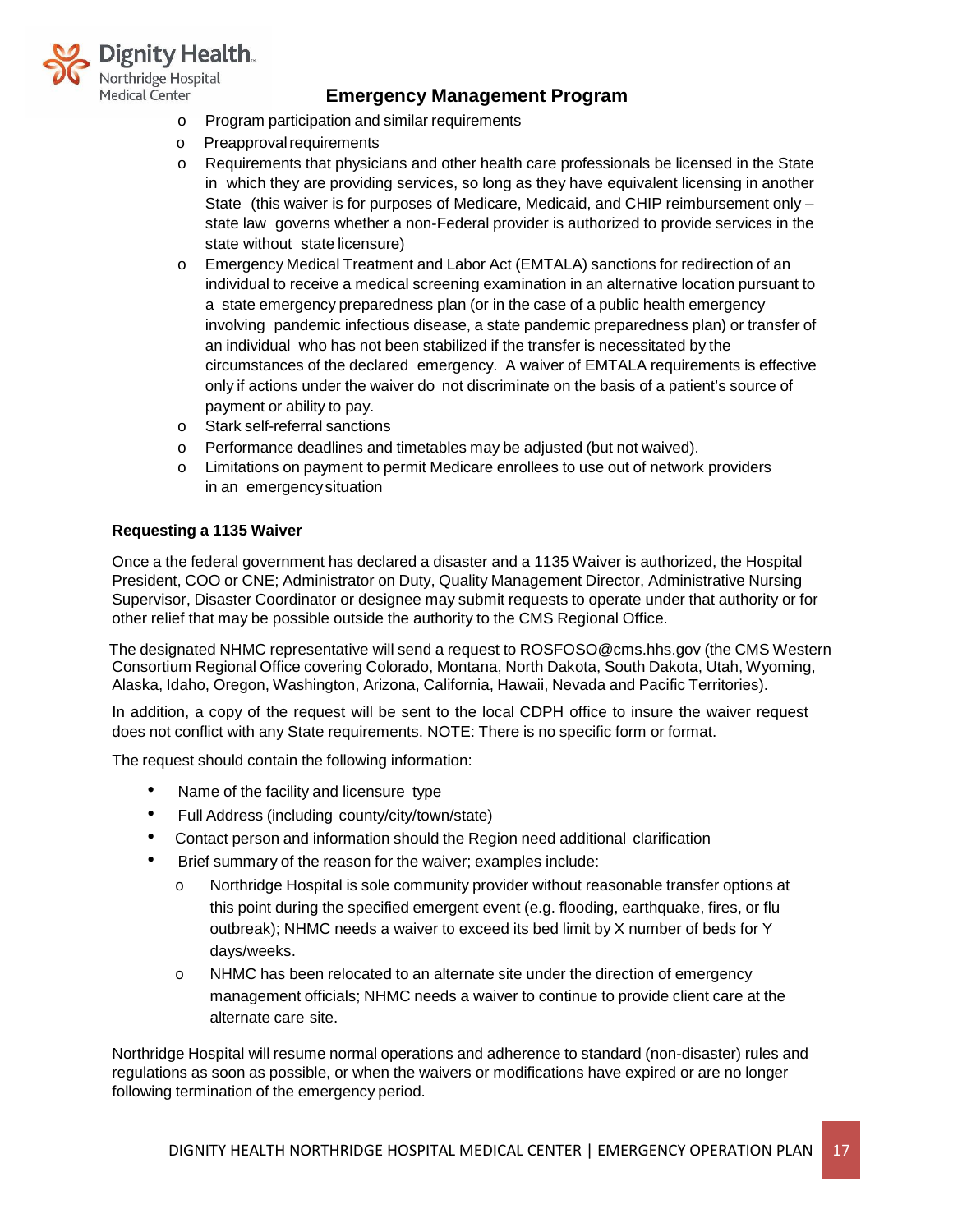

## <span id="page-20-0"></span>**CRITICAL FUNCTIONAL AREAS**

The organization, in accordance with Joint Commission's emergency management standards, has developed the following functional annexes:

- Communications
- Resources and Assets
- Safety and Security
- Staff Responsibilities
- Utilities
- Patient Clinical and Support Activities

#### <span id="page-20-1"></span>**Communications**

The organization is committed to insuring that clear and ongoing communication is maintained with patients and their families; hospital staff to include medical staff; community and government partners; as well as, vendors and suppliers.

The Communications Plan (see *Annex 1*) provides detailed information on how the organization plans to communicate with:

- Hospital Staff
- Hospital and Corporate Leadership
- External Authorities and Partners
- Healthcare Organizations
- Patients and their Families
- Supply Service, and Equipment Vendors
- Community & Media
- Patient Information with Third Parties
- Alternate Care Sites

The organization relies on the following modes of communication to notify and share ongoing information with internal and external audiences:

| <b>Communication Modes</b>                                                       |                             |                                 |  |
|----------------------------------------------------------------------------------|-----------------------------|---------------------------------|--|
| Overhead Page                                                                    | Phones: Landline and Mobile |                                 |  |
| Email                                                                            | One Pass                    | <b>Personal Cell Phones</b>     |  |
| <b>SPOK Paging</b>                                                               | <b>Hand Held Radios</b>     | <b>ARES Amateur Radio Group</b> |  |
| xMatters Mass Notification System                                                | <b>Runners</b>              | Dignity Health Website          |  |
| Satellite Phones                                                                 | SatRAD Radio                | ReddiNet & HEAR Radio           |  |
| Voltrak Mass Notification System - Volunteer Department Email Communication Tool |                             |                                 |  |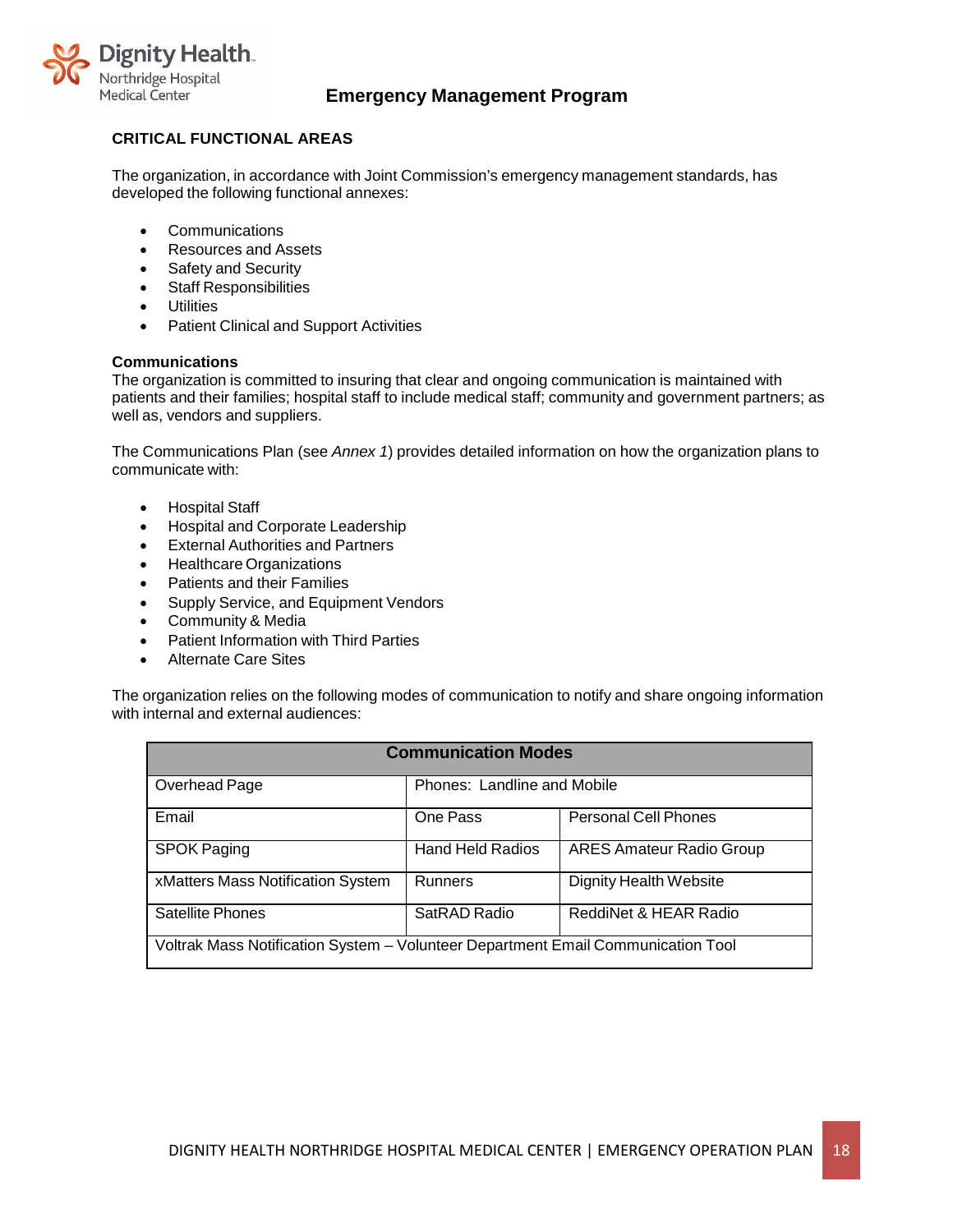

The communication mode used will be determined based on what systems remain operational post disaster and the infrastructure in place to support communications.

#### <span id="page-21-0"></span>**Resource and Assets**

The organization's Resource and Assets Plan (see *Annex 2*) details how it will manage resources and assets during emergencies to include:

- 1. Process of obtaining and replenishing medications, medical supplies, and non-medical supplies.
- 2. Sharing resources and assets with other healthcare organizations within the community when necessary.
- 3. Monitor quantities of its resources and assets.
- 4. Transporting patients and their medications, supplies, equipment, and staff to an alternate care site(s).
- 5. Transferring pertinent information, including essential clinical and medication-related information, with patients moving to alternate care sites.

#### <span id="page-21-1"></span>**Safety and Security**

The organization Safety and Security Plan (see *Annex 3*) details the safety and security measures that will be implemented and maintained during a disaster or emergency to include:

- 1. Hospital's arrangement for internal safety and security
- 2. How community security agencies (police, sheriff, and other law enforcement) will be engaged during a disaster or emergency.
- 3. Coordination and planning with local law enforcement agencies.
- 4. How the hospital will manage hazardous materials and waste.
- 5. How the hospital will provide for radioactive, biological, and chemical isolation and decontamination.
- 6. Control entrance into and out of the hospital
- 7. Control the movement of individuals within the hospital
- 8. Control vehicle access into and out of the hospital

#### <span id="page-21-2"></span>**Staff Responsibilities**

The organization's Staff Responsibilities Plan (see *Annex 4*) details information and guidance on the roles and responsibilities of staff to include the following elements:

- 1. The roles and responsibilities of staff for communication, resources and assets, safety and security, utilities, and patient management during and emergency.
- 2. Process for assigning staff to all essential staff functions.
- 3. Identifies the individual(s) to whom staff report in the hospital's incident command structure.
- 4. How the hospital will manage staff support needs (housing, transportation, incident stress debriefing, etc.).
- 5. How the hospital will manage the family support needs of staff (child care, elder care, pet care, communication).
- 6. How the hospital communicates in writing, with each of its licensed independent practitioners regarding his or her role(s) in emergency response and to whom he or she reports to during an emergency.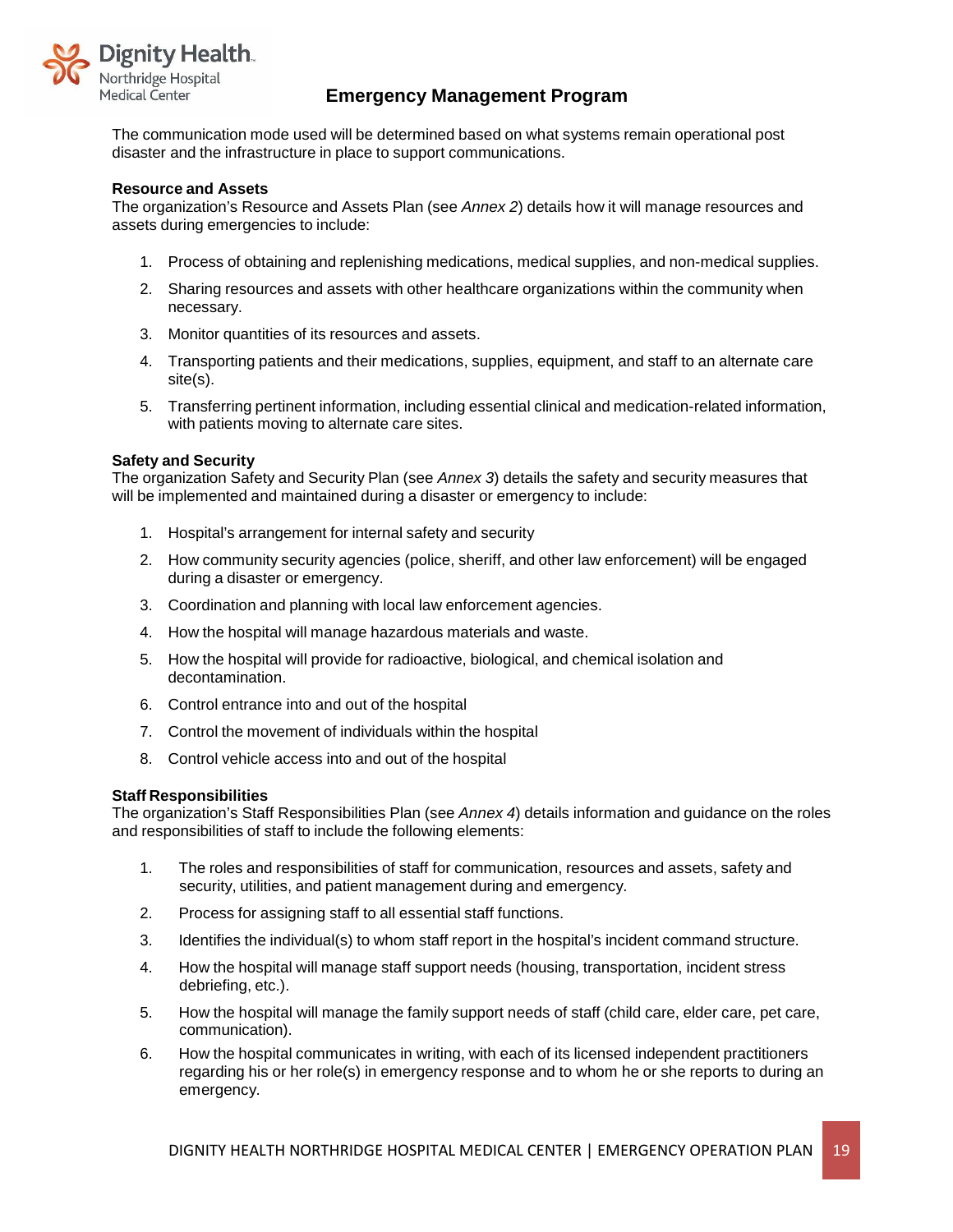

- 7. How the hospital will identify licensed independent practitioners, staff, and authorized volunteers during emergencies.
- <span id="page-22-0"></span>8. How the hospital implements the components of it EOP that require advance preparation to manage staff during an emergency.

#### **Utilities Management**

The organization's Utilities Management Plan (see *Annex 5*) details how it will manage utilities during an emergency to include the following elements:

- 1. An emergency source of electrical power capable of operating all essential electrical equipment and a plan for failure of back-up generators.
- 2. An alternate source of safe water
- 3. An alternate source of safe medical gas and vacuum delivery
- 4. An alternate means of waste disposal in the event of sewage system failure
- 5. Sufficient fuel to last for at least 96 hours of expanded operation

#### <span id="page-22-1"></span>**Patient Clinical and Support Activities**

The organization's Patient Clinical and Support Activities Plan (see *Annex 6*) details how it will manage patients during an emergency to include the following elements:

- 1. Activities required as part of patient scheduling, triage, assessment, admission, transfer, and discharge.
- 2. Procedures for horizontal, vertical, and complete evacuation when the environment cannot support patient care.
- 3. Increase in demand for clinical services for vulnerable populations served by the hospital.
- 4. Meeting personal hygiene and sanitation needs of its patients.
- 5. Managing its patient's mental health service needs.
- 6. Managing mortuary services.
- <span id="page-22-2"></span>7. Documenting and tracking patient's clinical information.

#### **Deactivating the Emergency Operation Plan**

As the initial impact of the disaster has subsided and all critical threats have been neutralized, the Incident Commander (IC), with the support of hospital response staff, will begin to initiate a demobilization process.

- Demobilization must be deliberate and organized to insure a smooth transition back to normal hospital operations without overwhelm hospital system that may be returning to operations.
- Hospital staff assigned a response role will be released as their operational functions conclude. Likewise, any equipment or resources that were used during the operation will be returned to the appropriate department. Equipment that was borrowed from a community resource or partner will be serviced and returned in proper working order to the original owner.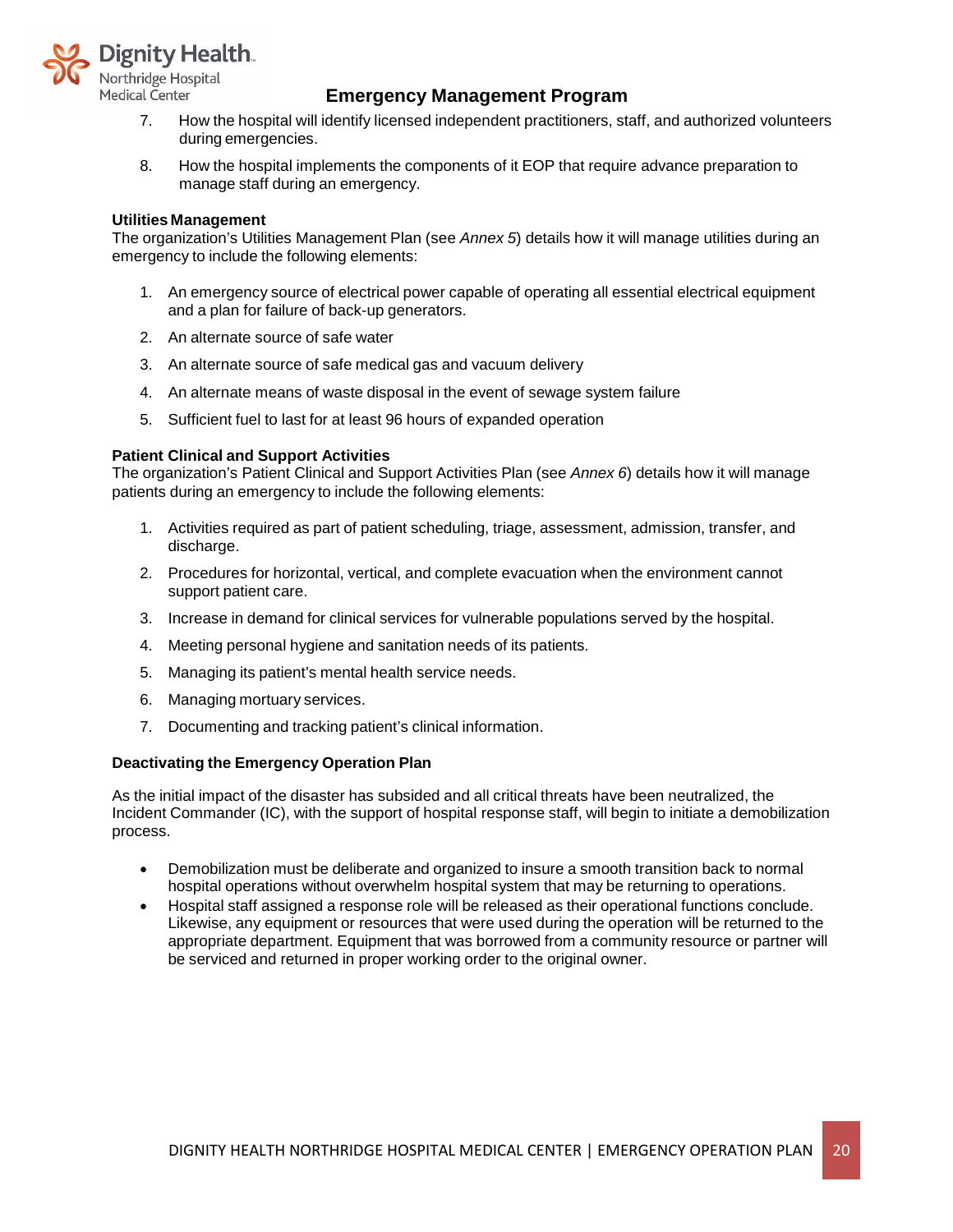

- Hospital Command Center will be closed once the IC and hospital leadership have determined there is no longer an immediate threat or risk that hospital operations have been restored, and all critical infrastructure is operating normally.
- Incident Commander will request that Code Triage Internal/External All Clear be announced through appropriate means (e.g. overhead page, X-Matters, email, and pager).
- External partners and Dignity Health corporate will be notified when All Clear has been declared.
- All documentation related to decisions, action, and resource acquisitions during the response will be collected and organized. Any outstanding invoices will be submitted for payment, staff cost will be tracked and calculated in case reimbursement is available.

## <span id="page-23-0"></span>**POST EMERGENCY ACTIVITIES**

#### <span id="page-23-1"></span>**Demobilization**

The process of demobilizing and returning the facility to normal operation must be carefully planned and organized, insuring that all facets of the operation are able to support this phase of the operation and adequate personnel and resources are in place to manage the process.

The Incident Commander will make the determination of when the demobilization process will be initiated. The following factors may be considered when making the determination to demobilize:

- The number of incoming patients is declining to a manageable level using normal staffing patterns and resources
- Hospital infrastructure and utilities have been restored to normal operations
- Other responders are beginning their demobilization
- Other critical community infrastructure returns to normal operations

The decision to demobilize will be communicated widely to include:

- All hospital staff, physicians, vendors
- Patients and their families
- Government partners at all levels (fire/police, EMS Agency, public health others)
- Community partners
- Other hospitals, clinics, and healthcare providers

#### <span id="page-23-2"></span>**Recovery**

Returning to normal operations will be multifaceted and progressive. Incident planning will have to take into account that patient care activities will be ongoing, but the ramped-up methods to accommodate a surge will be dismantled as patient care activities allow. Improvised patient care areas will be returned to their prior state. Extra equipment, supplies, and medications will return to the pre-incident "just-in-time inventory levels," as soon as the opportunity permits.

The supplemental staffing levels, required during the response, may continue to be maintained longer for certain patient care and support service areas than for others. However, eventually even these areas will return to their normal or "new normal" operational levels.

Recovery efforts will also have to address various other personnel issues. Personnel who wore PPE with exposure to hazardous chemicals or substances should complete medical surveillance forms that become part of their personnel/employee health record; they should also receive an appropriate health debriefing, which covers signs/symptoms to watch for and responsive actions to subsequent health effects.

Staff members who became ill or injured while on duty will have financial, psychological, and medicalcare issues that can be coordinated by the Compensation/Claims Unit. The possibility of a line-of-duty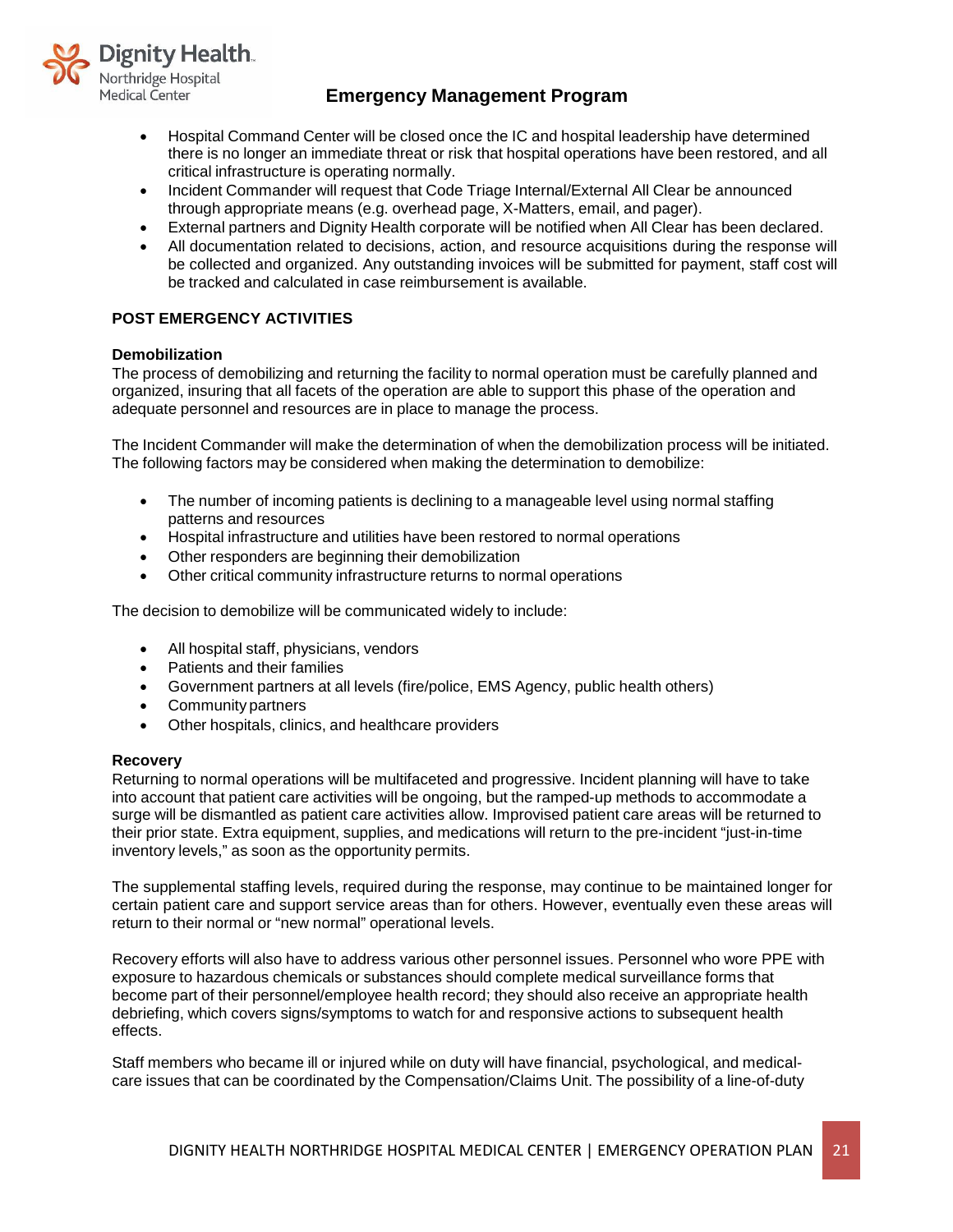

death occurring should be addressed through the combined efforts of the Logistics Section, Finance/Administration Section, Operations Section, the Safety Officer, and the Public Information Officer.

The Support Branch will take a key role in coordinating all matter pertaining to staff and family support. The Support Branch will also assess for the need of a stress debriefing for staff and volunteers. One key aspect to improve staff and volunteers emotional recovery and maintaining their ongoing commitment is formal and informal recognition.

The degree to which the physical plant will have to be restored will vary by incident. At a minimum, all patient-care areas and equipment will have to be thoroughly cleaned. The Facilities Unit Leader will primarily be responsible for coordination of this activity, along with the Medical Care and Infrastructure Branches. The actual clean-up work may be done using normal environmental services personnel or, to reduce recovery time, general hospital staff when they are available or contractors when needed.

For hazardous material or biological-related incidents, clean-up efforts may require special cleaning agents and procedures to be used; some situations may even require special contractors to do the work. Hazardous waste, including the collected runoff from decontamination operations, should be disposed of properly by licensed, bonded, and insured contractors. Supervision of the clean-up of contaminated areas should be coordinated by the HazMat Branch and the Infrastructure Branch with logistical support coming from the Support Branch.

From the outset of the response, the Finance/Administration Section has the responsibility to track the various costs associated with the hospital's response. The primary costs to be closely tracked include personnel, patient care, resources, equipment repair and replacement, and facility operations.

## <span id="page-24-0"></span>**TESTING AND EVALUATION OF THE EMERGENCY OPERATIONS PLAN**

The organization conducts exercises to assess the Emergency Operations Plan's appropriateness, adequacy, and the effectiveness of logistics, human resources, training, policies, procedures, and protocols. Exercises should stress the limits of the plan to support assessment of the organization's preparedness and performance. The design of the exercise should reflect likely disasters, but should test the organization's ability to respond to the effects of emergencies on its capabilities to provide care, treatment, and services. The hospital must then analyze their response to the drills/actual incidents and maintain documentation of all exercises and emergency events.

The EOP will be tested at least twice each year, either in response to an actual emergency, or by a planned exercise.

- First Exercise: the hospital participates in a full-scale exercise that is community-based and includes an influx of simulated patients.
- The hospital will then evaluate the performance of the previous exercise and make any needed modifications to its Emergency Operations Plan before conducting the subsequent exercises.
- Second Exercise: The hospital conducts an additional full-scale or functional exercise that includes an escalating event in which the local community is unable to support the hospital.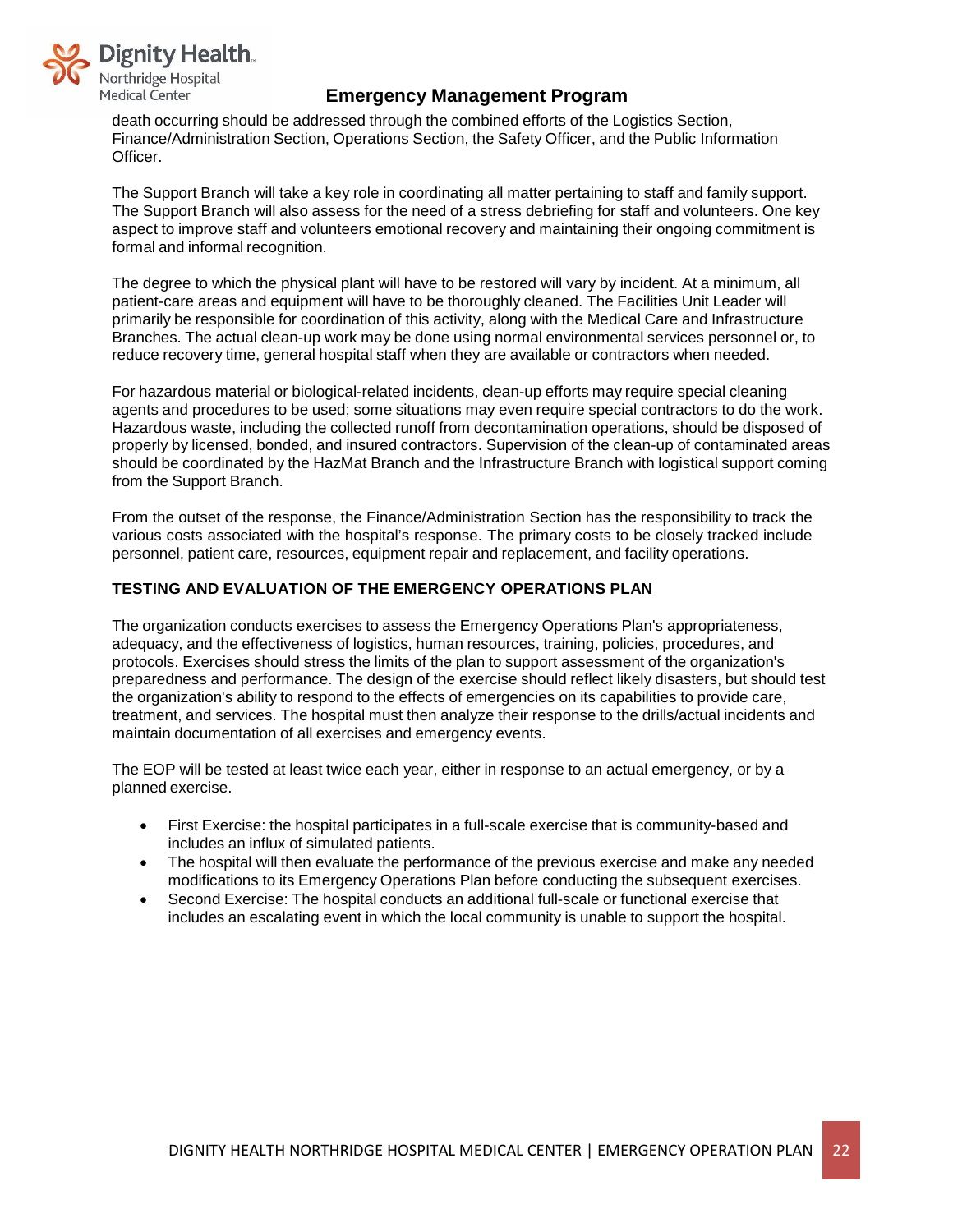

The Emergency Management Coordinator will be responsible for ensuring that an incident debrief is conducted following each incident, as well as, an After Action Report (AAR) is completed to include an Improvement Plan.

| Attachment 1 | <b>Accreditation Crosswalk</b>      |
|--------------|-------------------------------------|
| Attachment 2 | Hazard Vulnerability Analysis (HVA) |
| Attachment 3 | Four Phase Planning Activities      |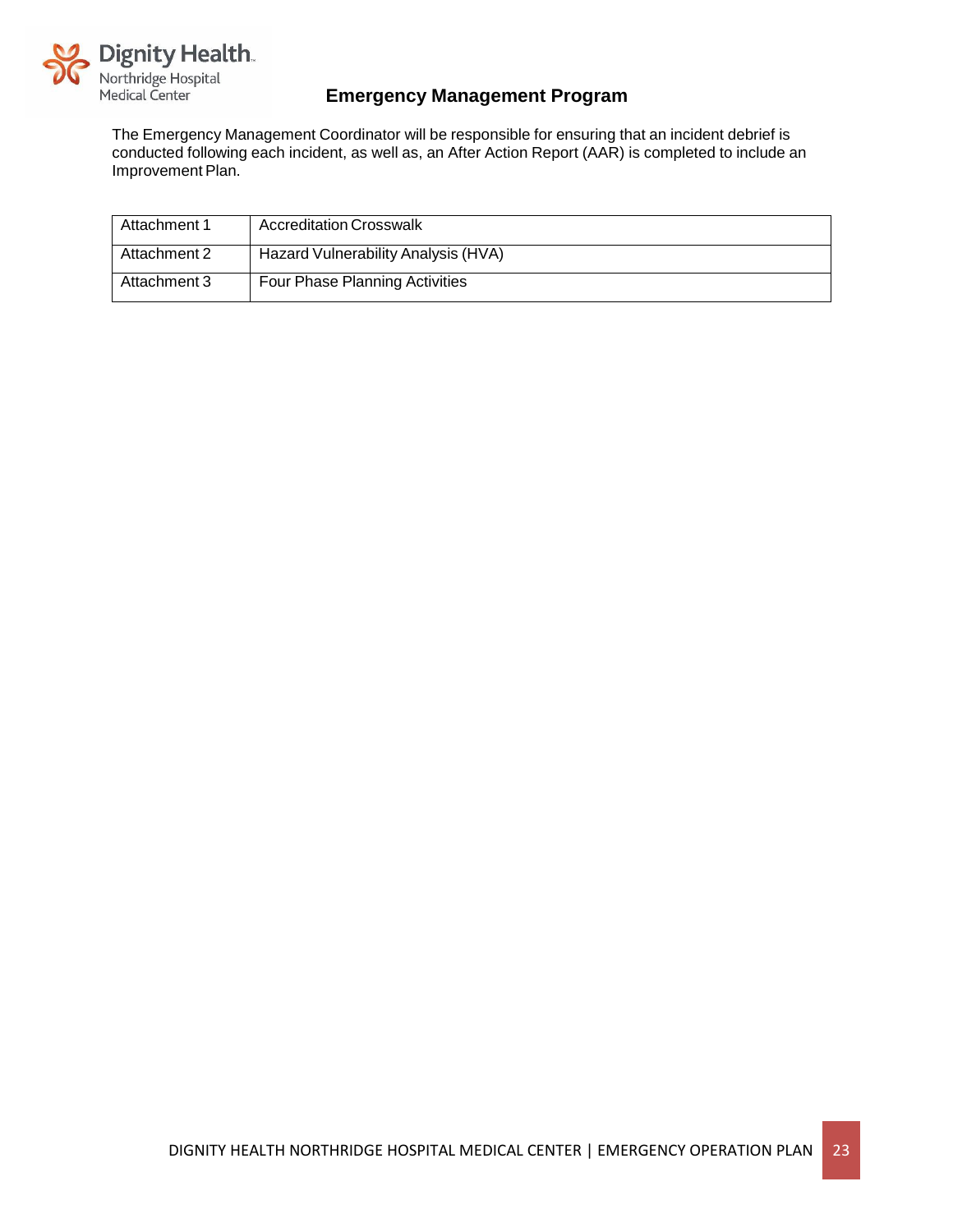

 $\overline{\Gamma}$ 

# **Centers for Medicare Medicaid Services and the Joint Commission Crosswalk**

| <b>General and Risk Requirements</b> |                                                                                                                                                                                                                                                     |                                             |                                                     |  |
|--------------------------------------|-----------------------------------------------------------------------------------------------------------------------------------------------------------------------------------------------------------------------------------------------------|---------------------------------------------|-----------------------------------------------------|--|
| <b>CMS</b><br><b>Standard</b>        | <b>Program Description</b>                                                                                                                                                                                                                          | Joint<br><b>Commission</b>                  | <b>Source</b><br>Document/s                         |  |
| 482.15                               | Require both an emergency preparedness program and an<br>emergency preparedness plan *                                                                                                                                                              | EM.02.01.01                                 | <b>EOP</b>                                          |  |
| 482.15                               | Comply with all applicable Federal, State and local emergency<br>preparedness requirements. The emergency plan must be<br>reviewed and updated at least annually.*                                                                                  | EM.02.01.01<br>EM.03.01.<br>01 (EP 2)       | Page 3                                              |  |
| 482.15 (a) 1                         | The emergency plan must be based on and include a<br>documented facility based and community based risk                                                                                                                                             | EM.01.01.<br>01 (EP 2,                      | Page 10, Attachment 2/3                             |  |
|                                      | assessment utilizing an all hazards approach*                                                                                                                                                                                                       | 3, 5)                                       |                                                     |  |
| 482.15 (a) 2                         | The emergency plan includes strategies for addressing<br>emergency events identified by the risk assessment.*                                                                                                                                       | EM.01.01.<br>01 (EP                         | <b>HVA Attachment</b>                               |  |
| 482.15 (a) 3                         | The emergency plan must address the patient population<br>including but not limited to, persons at-risk, the types of                                                                                                                               | (5,6)<br>EM.02.01.<br>01 (EP 3,             | Succession and Delegation<br>Page 9                 |  |
|                                      | services that the facility would be able to provide in an<br>emergency; continuity of operations, including delegations<br>of authority and succession plans.                                                                                       | 7, 8)<br>LD.01.04.<br>01 (EP 11)            |                                                     |  |
| 482.15 (a) 4                         | Have a process for ensuring cooperation and collaboration<br>with local, tribal, regional, state, or Federal emergency<br>preparedness officials' efforts to maintain an integrated<br>response during a disaster or emergency situation, including | EM.01.01.<br>01 (EP3,<br>4, 7)<br>EM.02.02. | Page 3-HVA process<br>Annex 1-Communication<br>Plan |  |
|                                      | documentation of the facility efforts to contact such officials<br>and, when applicable, its participation in collaborative and<br>cooperative planning efforts.*                                                                                   | 01 (EP4)                                    |                                                     |  |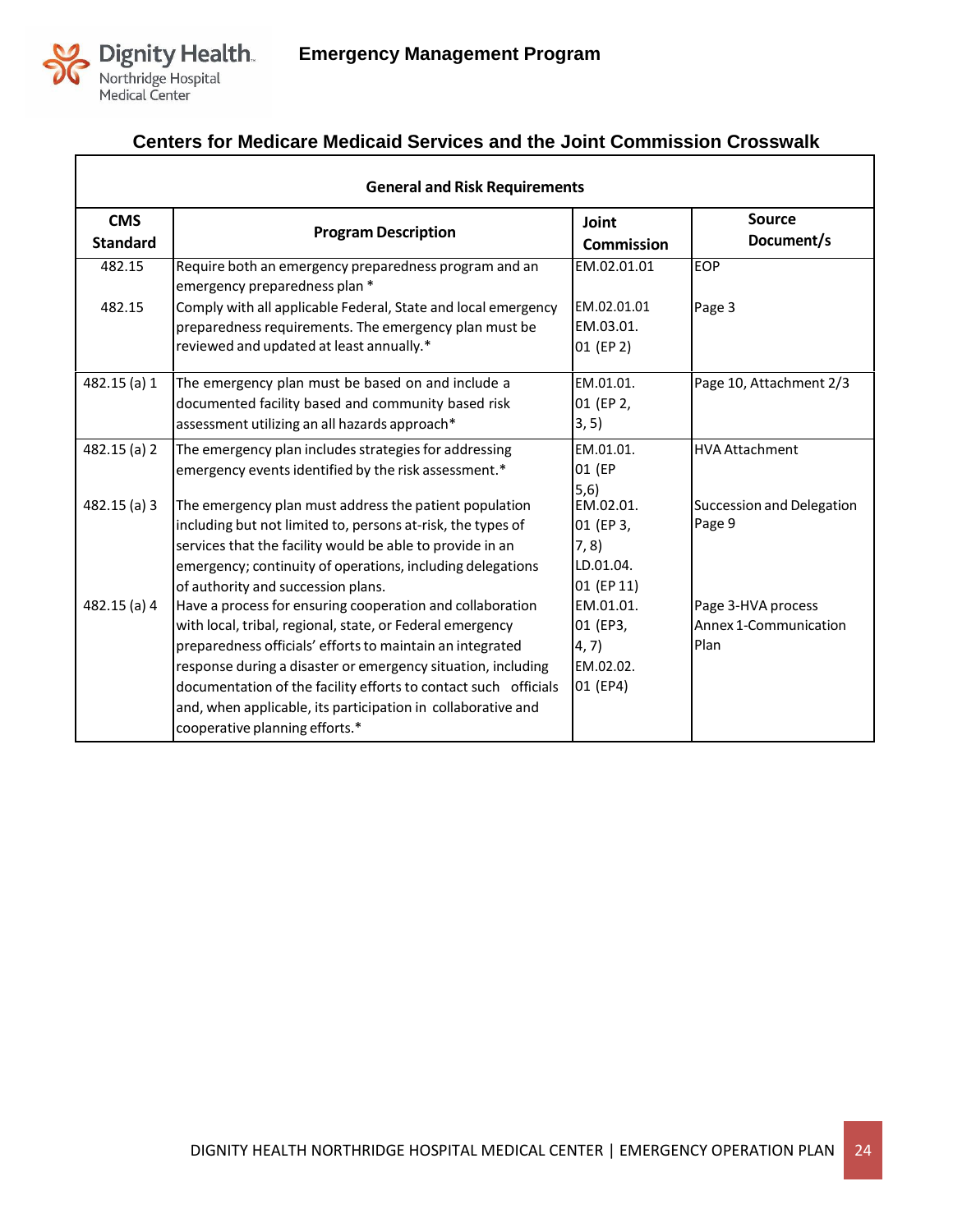

| <b>Policies and Procedures</b> |                                                                                                                                                                                                                                                                                                                                                                                                                                                                                                 |                                                                                                    |                                                                |
|--------------------------------|-------------------------------------------------------------------------------------------------------------------------------------------------------------------------------------------------------------------------------------------------------------------------------------------------------------------------------------------------------------------------------------------------------------------------------------------------------------------------------------------------|----------------------------------------------------------------------------------------------------|----------------------------------------------------------------|
| <b>CMS</b><br><b>Standard</b>  | <b>Program Description</b>                                                                                                                                                                                                                                                                                                                                                                                                                                                                      | Joint<br><b>Commission</b><br><b>Standard</b>                                                      | <b>Source Document/s</b>                                       |
| 482.15(b)<br>(1) (i-ii) A-D    | Develop and implement emergency preparedness policies<br>and procedures based on the emergency plan set forth in<br>(a) and (a) (1) and the communications plan section (C).<br>The policies and procedures must be reviewed and<br>updated at least annually.*                                                                                                                                                                                                                                 | EM.02.01.01<br>(EP <sub>2</sub> )                                                                  | Annexes and Appendix                                           |
| 482.15(b)<br>(1) (i-ii) A-C    | The policies and procedures must address (1) the<br>provision of subsistence needs for staff and patients<br>whether they evacuate or shelter in place including but<br>not limited to (i) food, water, medical and pharmaceutical<br>supplies (ii) alternate sources of energy to maintain: (A)<br>temperatures to protect patient health and safety and for<br>the safe and sanitary storage of provisions (B) emergency<br>lighting (C) fire detection, extinguishing and alarm<br>systems * | EM.02.02.07 (EP<br>5) EM.02.02.09<br>(EP 2, 3, 4, 5, 7)<br>EC 02.05.03<br>(EP 1, 3)<br>EC.02.06.01 | Annex 2 - Resource and<br>Assets<br>Annex 6 - Patient Support  |
| 482.15(b)<br>$(1)$ (ii) $(D)$  | The policies and procedures must address (D) sewage<br>and waste disposal*                                                                                                                                                                                                                                                                                                                                                                                                                      | EC.02.02.01<br>(All EP)<br>IC.02.02.01 (EP3)                                                       | This must come from<br>Facilities, EVS or other<br>departments |
| 482.15 (b) 2,                  | Develops a system to track the location of on-duty staff<br>and sheltered patients in the facility's care during an<br>emergency. If on-duty staff or sheltered patients are<br>relocated during the emergency the hospital must<br>document the specific name and location of the receiving<br>facility or other location.*                                                                                                                                                                    | EM 02.02.03<br>(EP 9)<br>EM.02.02.11<br>(EP 8)                                                     | Annex 1 - Communication<br>Plan                                |
| 482.15 (b) 3,                  | Have policies and procedures in place to ensure the safe<br>evacuation from the facility, which includes consideration<br>of care and treatment needs of evacuees; staff<br>responsibilities; transportation; identification of<br>evacuation location(s); and primary and alternate means<br>of communication with external sources of assistance. *                                                                                                                                           | EM 02.02.03<br>(EP 9)<br>EM.02.02.11<br>(EP <sub>3</sub> )                                         | Appendix F-Evacuation<br>Plan                                  |
| 482.15 (b) 4,                  | Have a means to shelter in place for patients, staff<br>and volunteers who remain in the facility *                                                                                                                                                                                                                                                                                                                                                                                             | EM 02.02.03<br>$(EP 1-6)$                                                                          | Appendix I - Shelter in<br>Place                               |
| 482.15 (b) 5                   | Have a system of medical documentation that preserves<br>patient information, protects the confidentiality of<br>patient information and secures and maintains<br>availability of records.*                                                                                                                                                                                                                                                                                                     | EM.02.02.03<br>(EP 10)<br>EM.02.02.11<br>(EP 3, 8)<br>IM.01.01.03<br>IM.02.02.01                   |                                                                |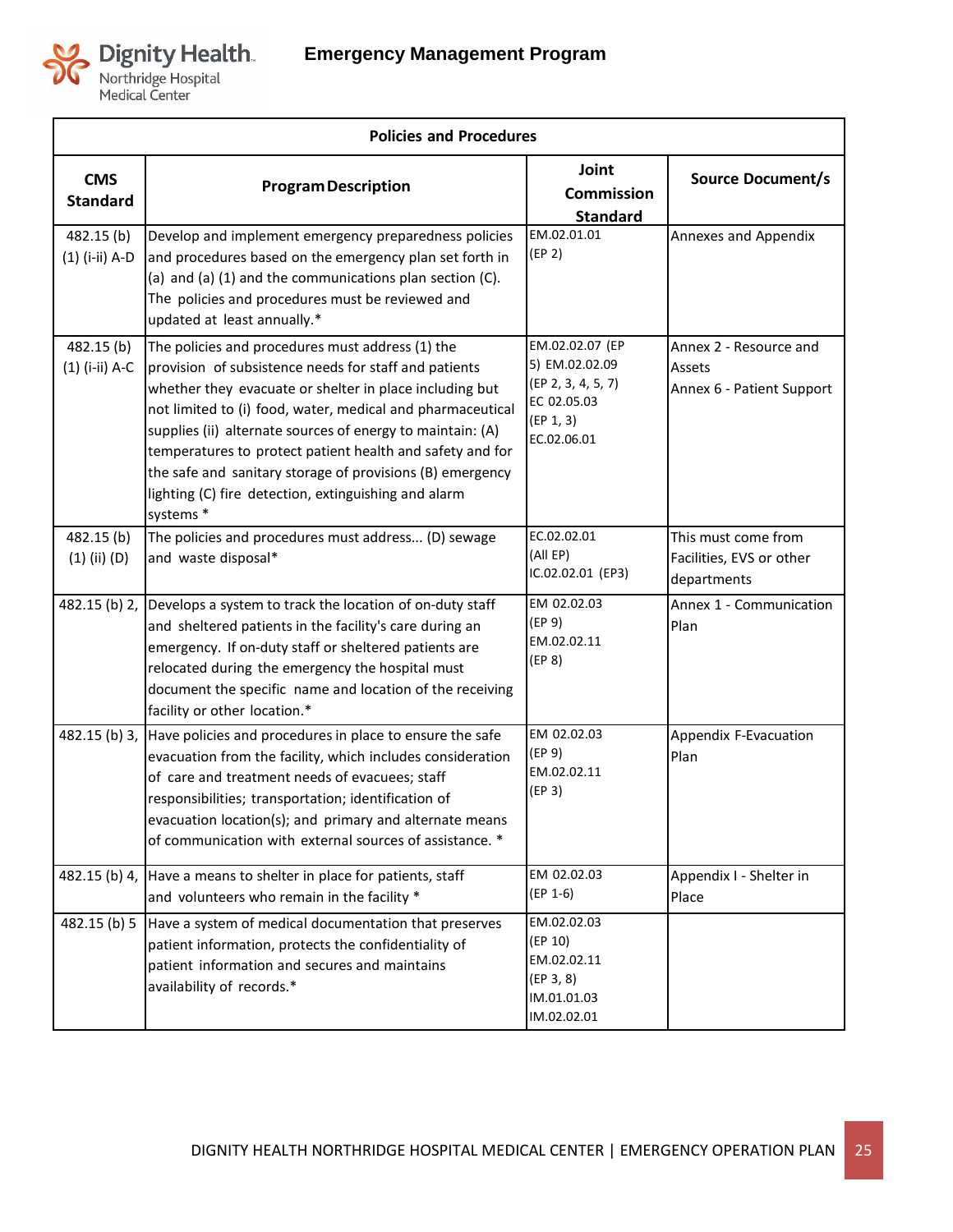

|                               | <b>Policies and Procedures</b>                                                                                                                                                                                                                                                                                   |                                                                                                                        |                                                             |  |
|-------------------------------|------------------------------------------------------------------------------------------------------------------------------------------------------------------------------------------------------------------------------------------------------------------------------------------------------------------|------------------------------------------------------------------------------------------------------------------------|-------------------------------------------------------------|--|
| <b>CMS</b><br><b>Standard</b> | <b>Program Description</b>                                                                                                                                                                                                                                                                                       | Joint<br>Commission<br><b>Standard</b>                                                                                 | <b>Source Document/s</b>                                    |  |
|                               | 482.15 (b) 6, Have policies and procedures in place to address the use of<br>volunteers in an emergency and other emergency staffing<br>strategies, including the process and role for integration of<br>State or Federally designated health care professionals to<br>address surge needs during an emergency.* | EM.02.02.07<br>(EP 9)<br>EM.02.02.13<br>(All EPs)<br>EM.02.02.15<br>(All EPs)<br>MS.01.01.01<br>(EP 14)<br>MS.06.01.13 | Pull policies from Medical<br>Staff, Volunteer Services     |  |
| 482.15 (b) 7                  | The development of arrangements with other hospitals and<br>other providers to receive patients in the event of<br>limitations or cessation of operations to maintain the<br>continuity of services to hospital patients.*                                                                                       | EM.02.02.03<br>(EP 9)                                                                                                  | Annex 2-Resource and<br>Assets<br>Annex 6 - Patient Support |  |
| 482.15(b)<br>(8)              | Policies and procedures to address the role of the hospital<br>under a waiver declared by the Secretary, in accordance<br>with section 1135 of the Act, for the provision of care and<br>treatment at an alternate care site (ACS) identified by<br>emergency management officials.*                             | EM.02.01.01<br>(EP 7)                                                                                                  | Appendix B                                                  |  |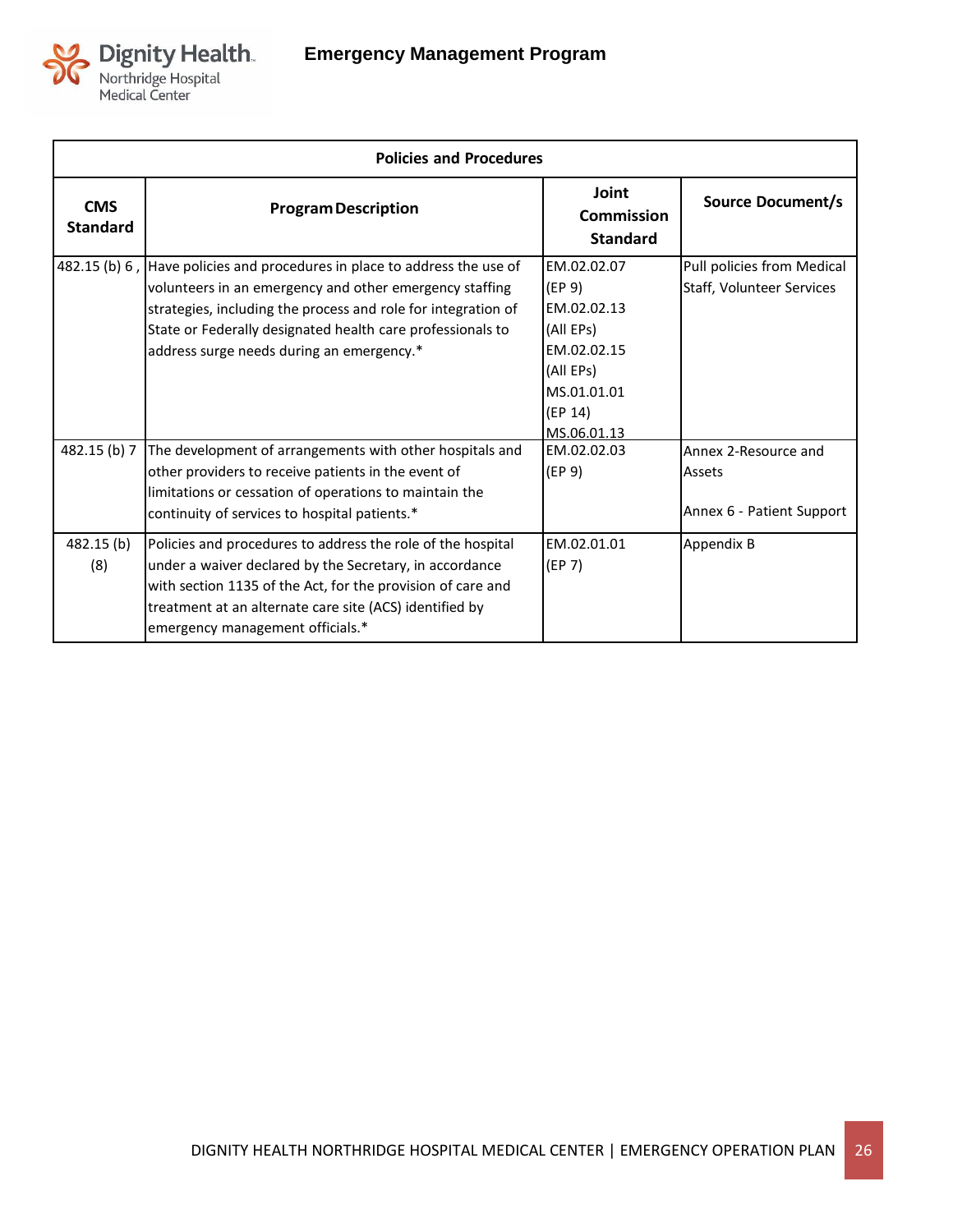

| <b>Communication Plan</b>     |                                                                                                                                                                                                                           |                                               |                                                                                                                  |
|-------------------------------|---------------------------------------------------------------------------------------------------------------------------------------------------------------------------------------------------------------------------|-----------------------------------------------|------------------------------------------------------------------------------------------------------------------|
| <b>CMS</b><br><b>Standard</b> | <b>Program Description</b>                                                                                                                                                                                                | Joint<br><b>Commission</b><br><b>Standard</b> | <b>Source Document/s</b>                                                                                         |
| 482.15 (c)                    | Be required to develop and maintain an emergency<br>preparedness communication plan that complies with<br>local, state and Federal law and required to review<br>and update the communication plan at least<br>annually.* | EM.02.02.01<br>(All EP)                       | <b>Annex 1-Communication Plan</b>                                                                                |
| 482.15 $(c)$<br>1             | As part of its communication plan include in its plan,<br>names and contact information for staff; entities<br>providing services under arrangement; patients'<br>physicians, other hospitals and CAHs and volunteers.*   | EM.02.02.01<br>(EP 1, 2, 7, 8, 9, 10)         | <b>Annex 1-Communication Plan</b><br>Phone Rosters for Staff and Medical<br><b>Staff</b>                         |
| 482.15(c)<br>2                | Require contact information for Federal, State,<br>tribal, regional, or local emergency preparedness<br>staff and other sources of assistance. *                                                                          | EM.02.02.01<br>$(EP 3 - 13)$                  | Annex 1- Attachment 3 Telephone<br>List and Directories<br><b>Health Care Coalition</b><br>Contact List Or other |
| 482.15(c)<br>3                | Include primary and alternate means for<br>communicating with hospital staff and Federal,<br>State, tribal, regional, and local emergency<br>management agencies. *                                                       | EM.02.02.01<br>(EP 14)                        | Annex 1- Communication Plan                                                                                      |
| 482.15 (c)<br>4               | Include a method for sharing information and<br>medical documentation for patients under the<br>hospital's care, as necessary, with other health<br>care providers to maintain continuity of care. *                      | EM.02.02.01<br>(EP 11, 12)                    | Annex 1-Communication<br>Plan pg. 7 Attachment 3<br>Attachment 4 - Dignity<br><b>Health Patient</b>              |
| 482.15 $(c)$<br>5             | Have a means, in the event of an evacuation, to<br>release patient information as permitted under 45<br>CFR 164.510. (b) (1) (ii).*                                                                                       | EM.02.02.01<br>(EP 5, 12                      | <b>Annex 1-Communication Plan</b>                                                                                |
| 482.15 $(c)$<br>6             | Have a means of providing information about the<br>general condition and location of patients under the<br>facility's care, as permitted under 45 CFR<br>$164.510(b)(4)$ *                                                | EM.02.02.01<br>(5, 6, 12)                     | Annex 1-Communication Plan                                                                                       |
| 482.15 (c)<br>7               | Have a means of providing information about the<br>hospital's occupancy, needs, and its ability to provide<br>assistance, to the authority having jurisdiction or the<br>Incident Command Center, or designee.*           | EM.02.02.01<br>(EP 4)                         | Annex 1-Communication Plan                                                                                       |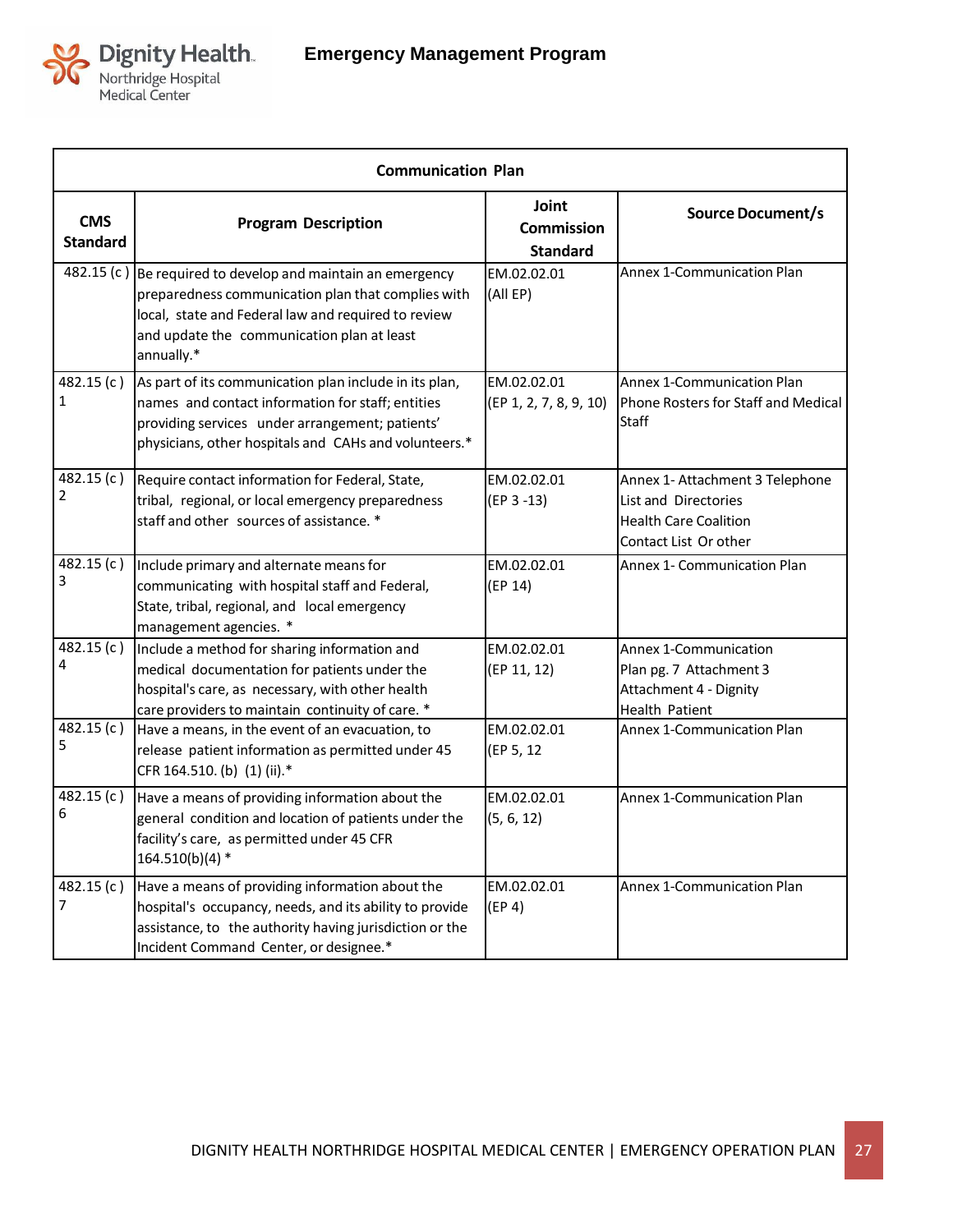

| <b>Training and Testing</b>   |                                                                                                                                                                                                                                                                                                                                                                                                                     |                                                                                  |                                                                                                                                                                                            |  |  |  |
|-------------------------------|---------------------------------------------------------------------------------------------------------------------------------------------------------------------------------------------------------------------------------------------------------------------------------------------------------------------------------------------------------------------------------------------------------------------|----------------------------------------------------------------------------------|--------------------------------------------------------------------------------------------------------------------------------------------------------------------------------------------|--|--|--|
| <b>CMS</b><br><b>Standard</b> | <b>Program Description</b>                                                                                                                                                                                                                                                                                                                                                                                          | Joint<br><b>Commission</b><br><b>Standard</b>                                    | <b>Source Document/s</b>                                                                                                                                                                   |  |  |  |
| 482.15 (d)                    | Develop and maintain an emergency preparedness<br>training and testing program based on the<br>emergency plan, risk assessment, policies and<br>procedures and communications plan. The training<br>and testing program must be reviewed and<br>updated at least annually. *                                                                                                                                        | HR01.04.01<br>(EP 1, 2, 3)<br>EM 02.02.07<br>(EP 7)<br>EM.03.0<br>1.03 (EP<br>1) | <b>EOP Testing and</b><br><b>Evaluation Section</b><br>pg 20<br>140.2.38 Hospital Incident<br>Command System (HICS)<br>and National Incident<br>Management System<br>(NIMS)Training Policy |  |  |  |
| 482.15 (d) 1                  | Provide initial training in emergency preparedness<br>policies and procedures to all new and existing staff,<br>individuals providing on-site services under<br>arrangement and volunteers consistent with their<br>expected roles. Provide this training annually and<br>maintain documentation of all emergency<br>preparedness training along with demonstration of<br>staff knowledge of emergency procedures.* | HR01.04.01<br>(EP 1, 2, 3)<br>EM 02.02.07<br>(EP 7)                              | 140.2.38 Hospital Incident<br>Command System (HICS)<br>and National Incident<br>Management System<br>(NIMS)Training Policy                                                                 |  |  |  |
| 482.15 (d) 2                  | Conduct exercises to test the emergency<br>plan at least annually *                                                                                                                                                                                                                                                                                                                                                 | EM.03.01.03                                                                      | <b>Exercise Planning Documentation</b><br>After Action Reports (AAR)-<br>Approved Record of AAR/PI<br>being presented at EM/EOC                                                            |  |  |  |
| 482.15 (d) 2                  | Participate in a full scale exercise that is<br>community based or when community based<br>exercise is not accessible, individual, facility-<br>based.*                                                                                                                                                                                                                                                             | EM.03.0<br>1.03 (EP<br>4, 5)                                                     | <b>Exercise Planning</b><br>Documentation After<br>Action Report-Approved<br>Record of AAR/PI being<br>presented at EM/EOC                                                                 |  |  |  |
| 482.15 (d) 2                  | If the facility experiences and actual natural or<br>manmade emergency that requires activation of<br>the emergency plan, the facility is exempt from<br>engaging in a community based or individual,<br>facility based full-scale exercise for one year<br>following the onset of the actual event, *                                                                                                              | EM.03.0<br>1.03 (EP<br>1)                                                        | After Action Report-<br>Approved Record of AAR/PI<br>being presented at EM/EOC                                                                                                             |  |  |  |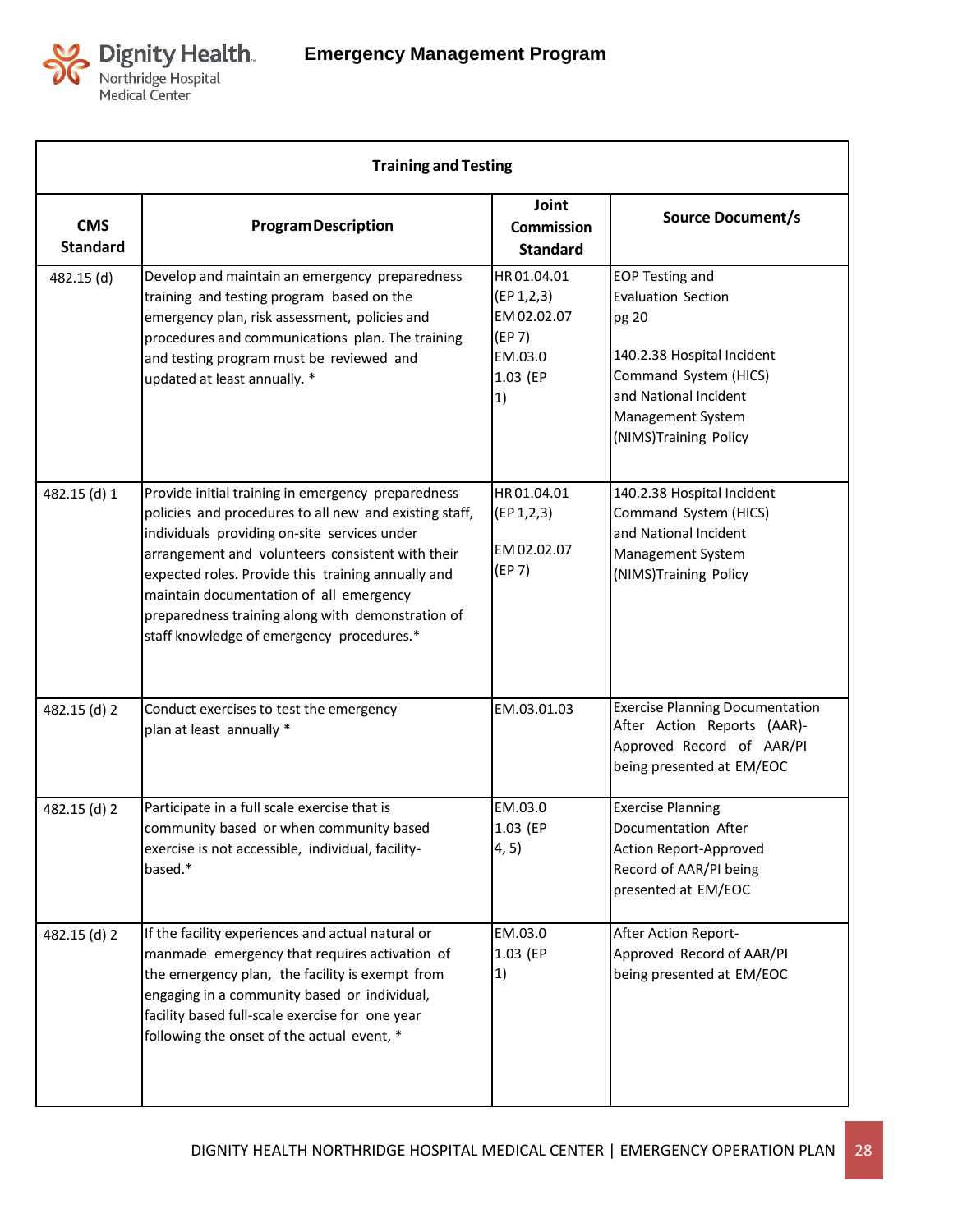

| <b>Training and Testing</b> |                                                                                                                                                                                                                                                                                                                                                                    |                               |                                                                                       |  |  |
|-----------------------------|--------------------------------------------------------------------------------------------------------------------------------------------------------------------------------------------------------------------------------------------------------------------------------------------------------------------------------------------------------------------|-------------------------------|---------------------------------------------------------------------------------------|--|--|
| 482.15 (d) 2                | Conduct a second exercise that may include but<br>is not limited to a second full-scale exercise that<br>is individual, facility based; a tabletop exercise<br>that includes a group discussion led by a<br>facilitator using a narrated, clinically relevant<br>emergency scenario and a set of problem<br>statements, directed messages or prepared<br>questions | EM.03.0<br>1.03 (EP<br>1)     | <b>Exercise Planning</b><br>Documentation After<br><b>Action Reports-</b><br>Approved |  |  |
| 482.15 (d) 2                | Analyze the response to and maintain<br>documentation of all drills, tabletop exercises and<br>emergency events and revise the facility<br>emergency plan as needed *                                                                                                                                                                                              | EM.03.0<br>1.03 (EP<br>$6-16$ | After Action Report- Approved<br>Record of AAR/PI being<br>presented at EM/EOC        |  |  |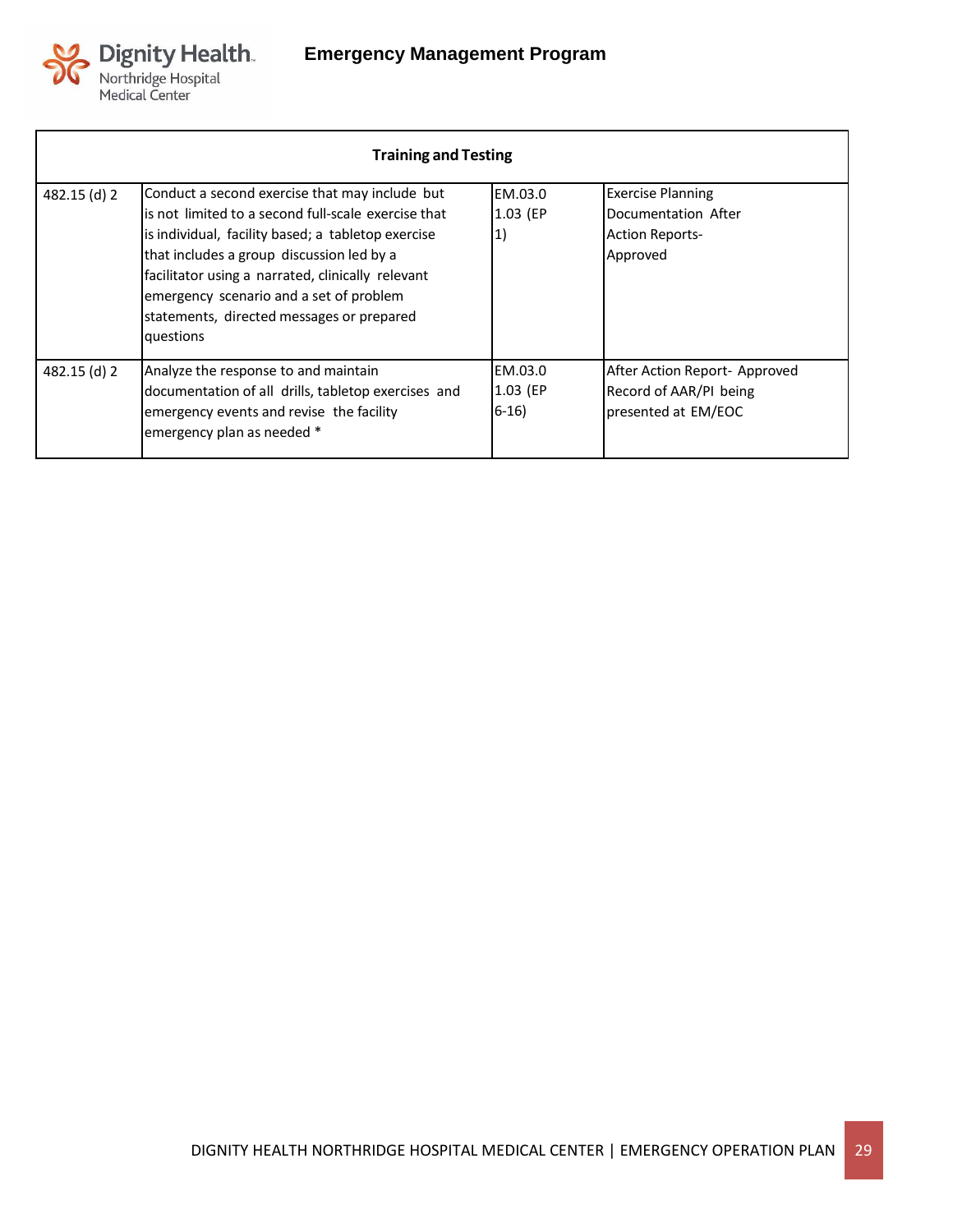

| <b>Emergency and Standby Power Systems</b> |                                                                                                                                                                                                                                                                                                                                                                                                                                                                                             |                                                                                                                                                                 |                                                                                                                                                                                                           |  |  |
|--------------------------------------------|---------------------------------------------------------------------------------------------------------------------------------------------------------------------------------------------------------------------------------------------------------------------------------------------------------------------------------------------------------------------------------------------------------------------------------------------------------------------------------------------|-----------------------------------------------------------------------------------------------------------------------------------------------------------------|-----------------------------------------------------------------------------------------------------------------------------------------------------------------------------------------------------------|--|--|
| <b>CMS</b><br><b>Standard</b>              | <b>Program Description</b>                                                                                                                                                                                                                                                                                                                                                                                                                                                                  | Joint<br><b>Commission</b><br><b>Standard</b>                                                                                                                   | <b>Source Document/s</b>                                                                                                                                                                                  |  |  |
| 482.15 (e                                  | Emergency and standby power systems- The hospital must<br>implement emergency and standby power systems based<br>on the emergency plan set forth in paragraph (a) of this<br>section and in the policies and procedures plan set forth in<br>paragraphs (b)(1)(i) and (ii) of this section                                                                                                                                                                                                  | EM.02.02.<br>09 (EP 8),<br>EC.02.05.0<br>7 (EP 7)<br>Note:<br>Requirement is<br>to run this test<br>every 36 months<br>not every 12 as<br>the rule would<br>be. | <b>Facilities Department</b><br>should be primary owner<br>of these requirements.<br>Annex 5 - Utilities<br>Management Plan Specific<br>Policies and Procedures<br>within the Facilities program          |  |  |
| 482.15<br>(e)<br>(1)                       | Emergency generator location. The generator must be<br>located in accordance with the location requirements<br>found in the Health Care Facilities Code (NFPA 99 and<br>Tentative Interim Amendments TIA 12-2, TIA 12-3, TIA 12-<br>4, TIA 12-5, and TIA 12-6), Life Safety Code (NFPA 101 and<br>Tentative Interim Amendments TIA 12-1, TIA 12-2, TIA 12-<br>3, and TIA 12-4), and NFPA 110, when a new structure is<br>built or when an existing structure or building is<br>renovated. * | EC<br>02.05.03<br>(All EP)<br>EM 02.02.09<br>(All EPs)                                                                                                          | <b>Facilities Department</b><br>should be primary<br>owners of these<br>requirements.<br><b>Annex 5-Utilities</b><br>Management Plan Specific<br>Policies and Procedures<br>within the Facilities         |  |  |
| 482.15(e)<br>(2)                           | Emergency generator inspection and testing. The<br>facility must implement emergency power system<br>inspection and testing requirements found in the<br>Health Care Facilities Code, NFPA 110, and the Life<br>Safety Code. *                                                                                                                                                                                                                                                              | EC.02.05.0<br>7 (EP 7)<br>EM.02.02.<br>09 (EP 8)                                                                                                                | <b>Facilities Department</b><br>should be primary<br>owners of these<br>requirements.<br><b>Annex 5-Utilities</b><br>Management Plan Specific<br>Policies and Procedures<br>within the Facilities program |  |  |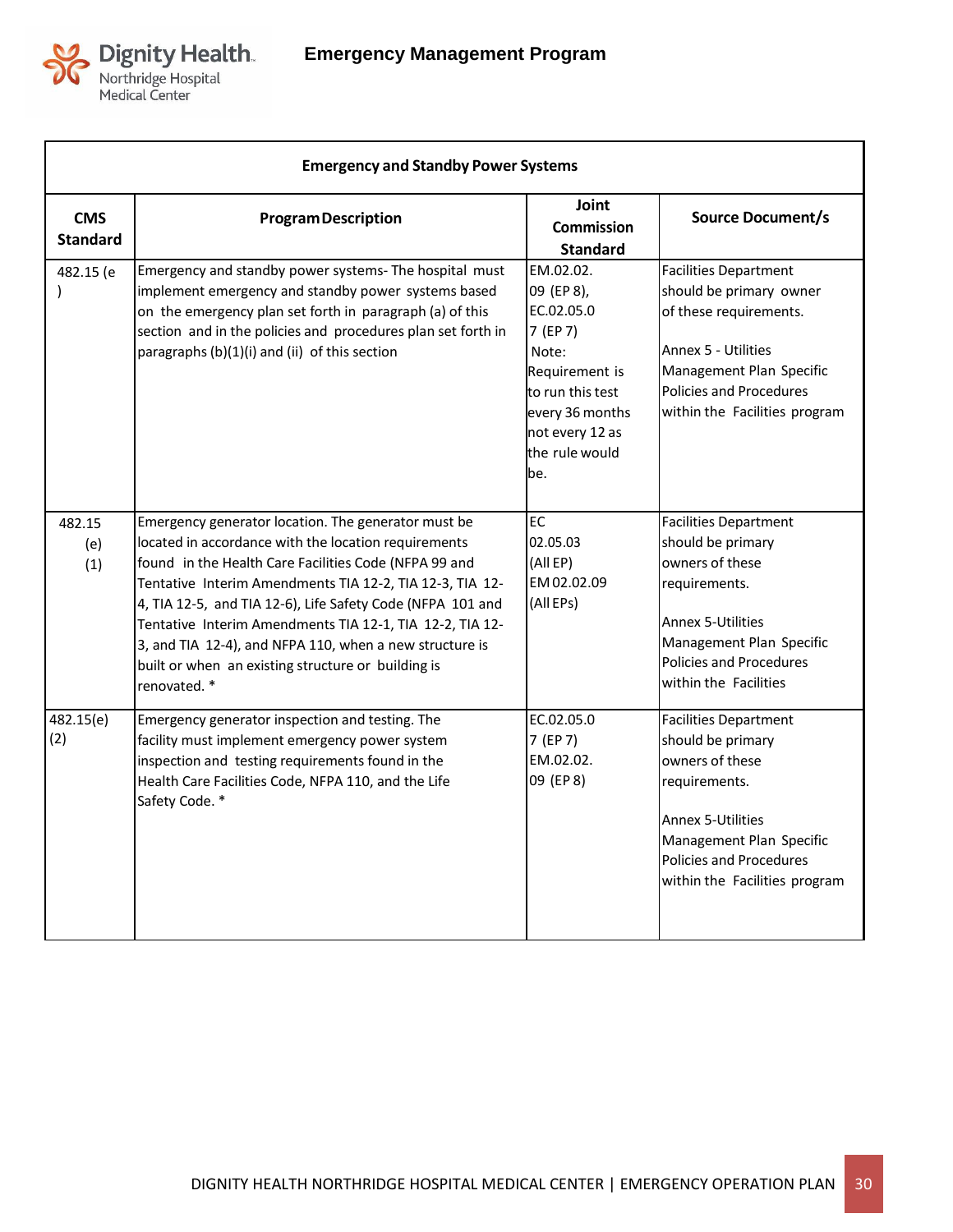

Г

| <b>Emergency and Standby Power Systems</b> |                                                                                                                                                                                                                                  |                                               |                                                                                                                                                                                                                     |  |  |
|--------------------------------------------|----------------------------------------------------------------------------------------------------------------------------------------------------------------------------------------------------------------------------------|-----------------------------------------------|---------------------------------------------------------------------------------------------------------------------------------------------------------------------------------------------------------------------|--|--|
| <b>CMS</b><br><b>Standard</b>              | <b>Program Description</b>                                                                                                                                                                                                       | Joint<br><b>Commission</b><br><b>Standard</b> | <b>Source Document/s</b>                                                                                                                                                                                            |  |  |
| 482.15<br>(e)<br>(3)                       | Emergency generator fuel. CAHs that maintain an onsite fuel<br>source to power emergency generators must have a plan for<br>how it will keep emergency power systems operational during<br>the emergency, unless it evacuates. * | EM.02.02.0 9<br>(EP 2, 5<br>, 8)              | <b>Facilities Department</b><br>should be primary<br>owners of these<br>requirements.<br><b>Annex 5-Utilities</b><br>Management Plan Specific<br><b>Policies and Procedures</b><br>within the Facilities<br>program |  |  |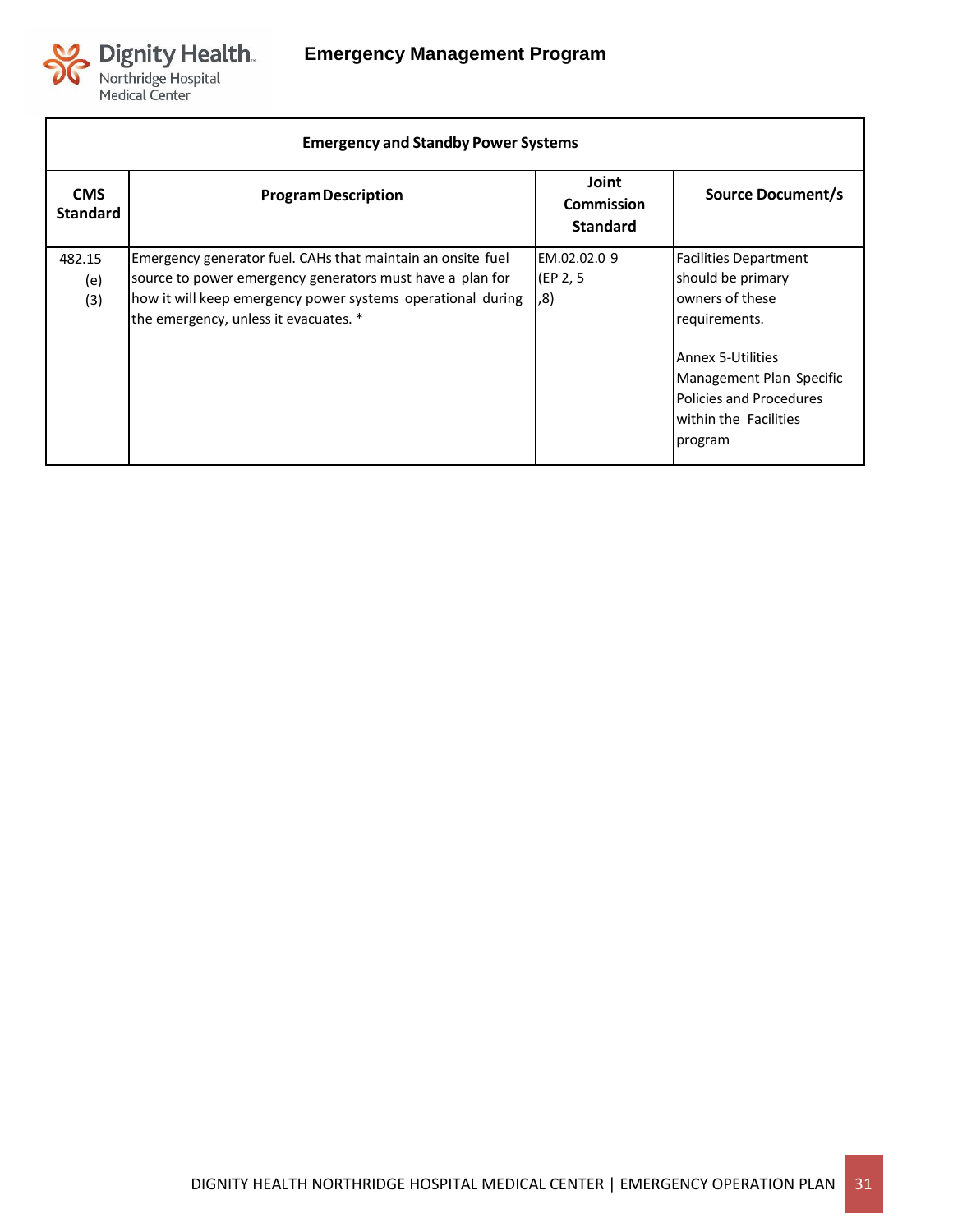

**Attachment 2 Hazard Vulnerability Analysis**

**Document available in Policy Manager**

**Policy #87962.700.02: Emergency Operations Plan – Attachment 2**